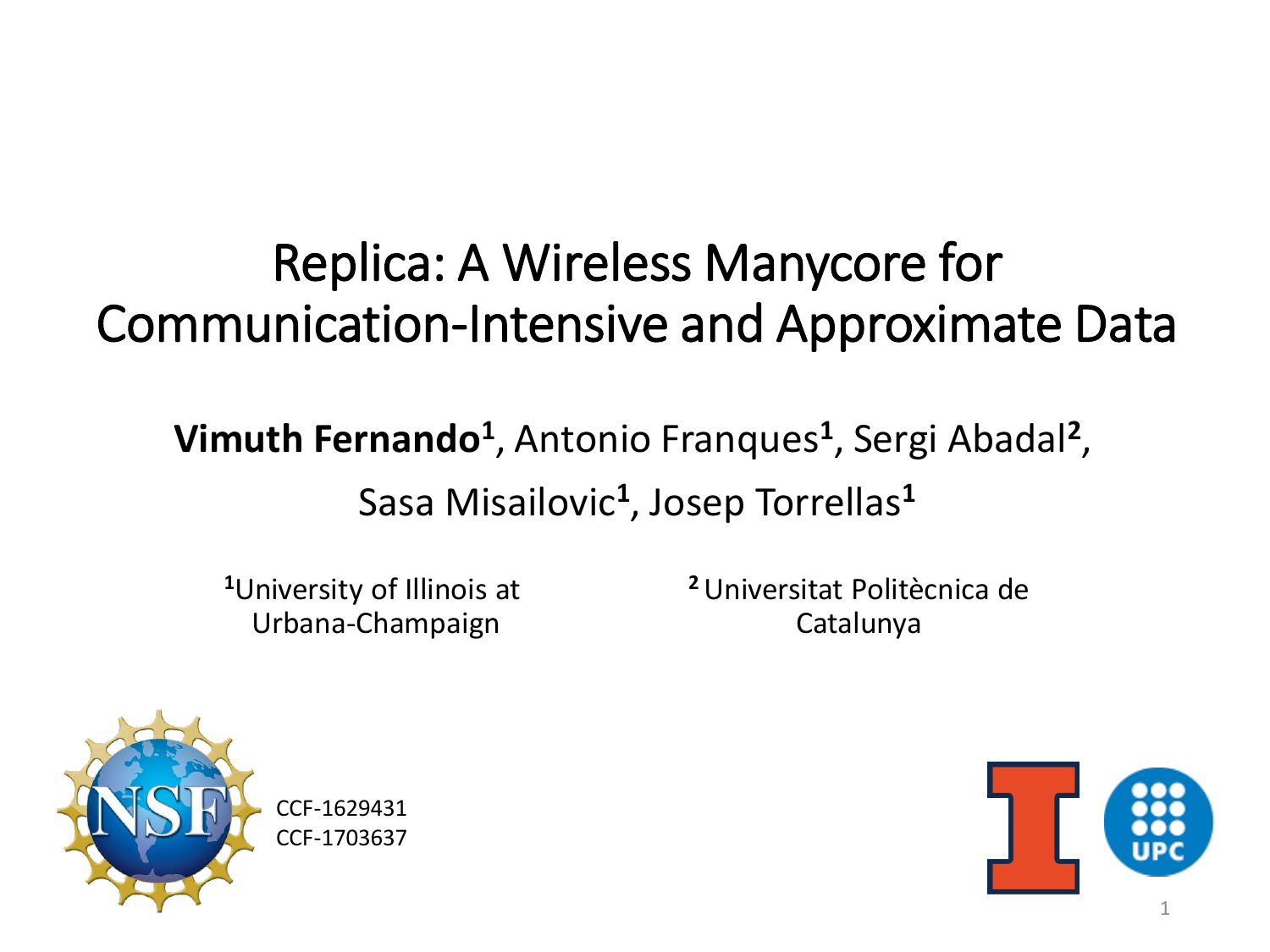### **Motivation**

Computations with broadcast and fine-grained data sharing do not scale well in shared-memory multiprocessor architectures

Master Thread

counter++;

barrier wait(b)

Worker Threads

```
barrier wait(b)
```

```
x = counter;
```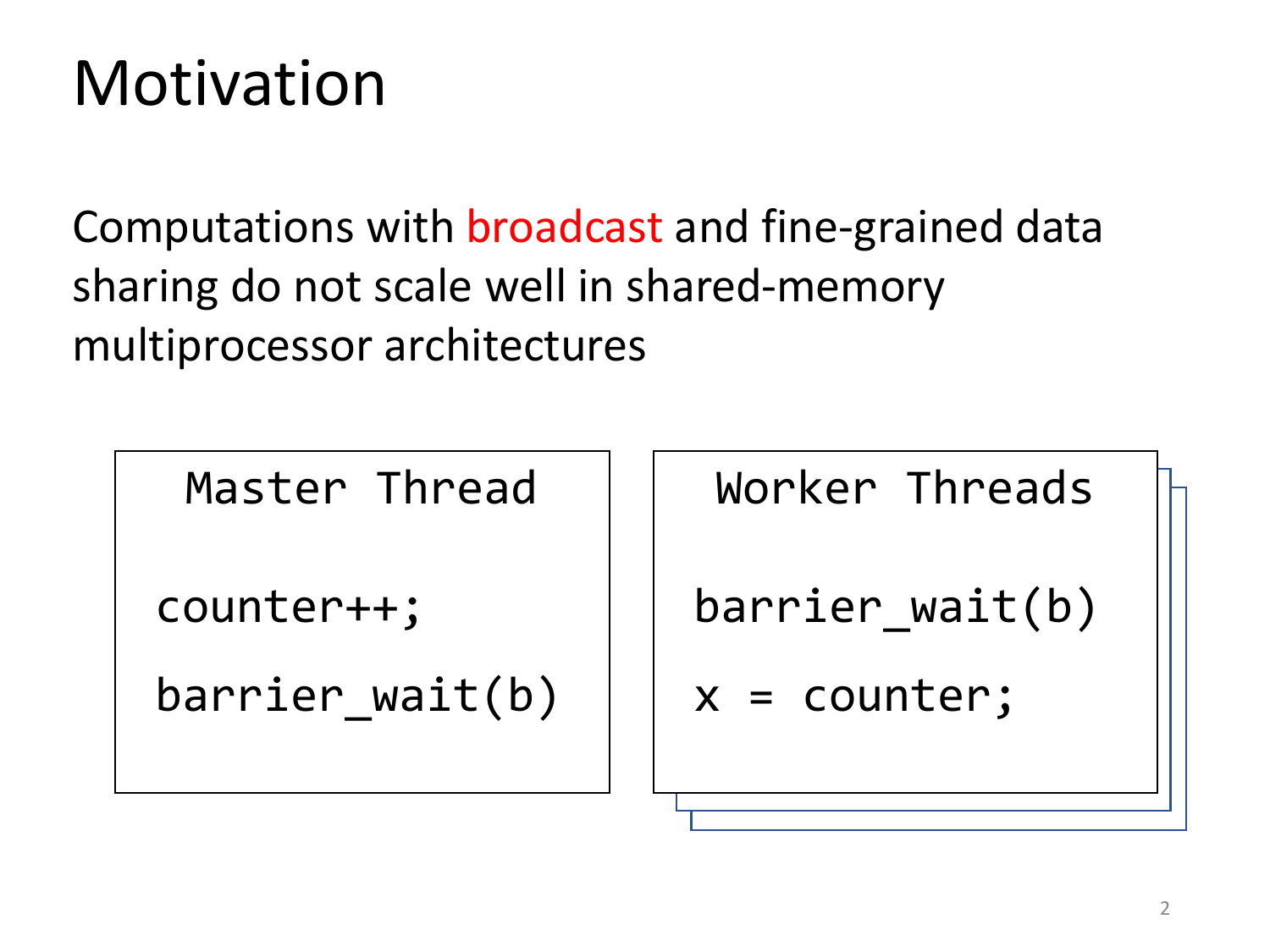### Manycore with a Network on Chip

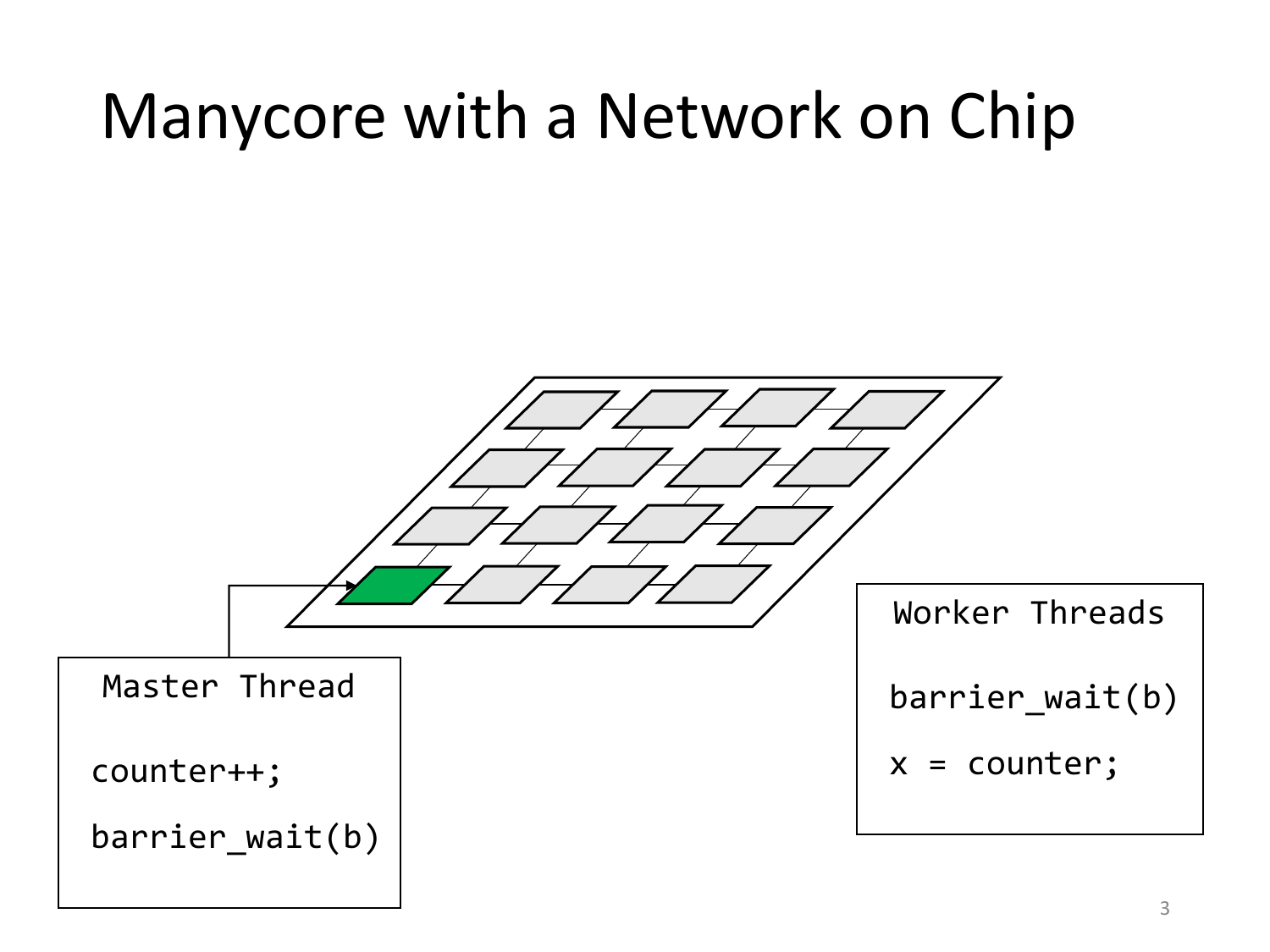

Abadal et al. "WiSync: an architecture for fast synchronization through on-chip wireless communication." ASPLOS 2016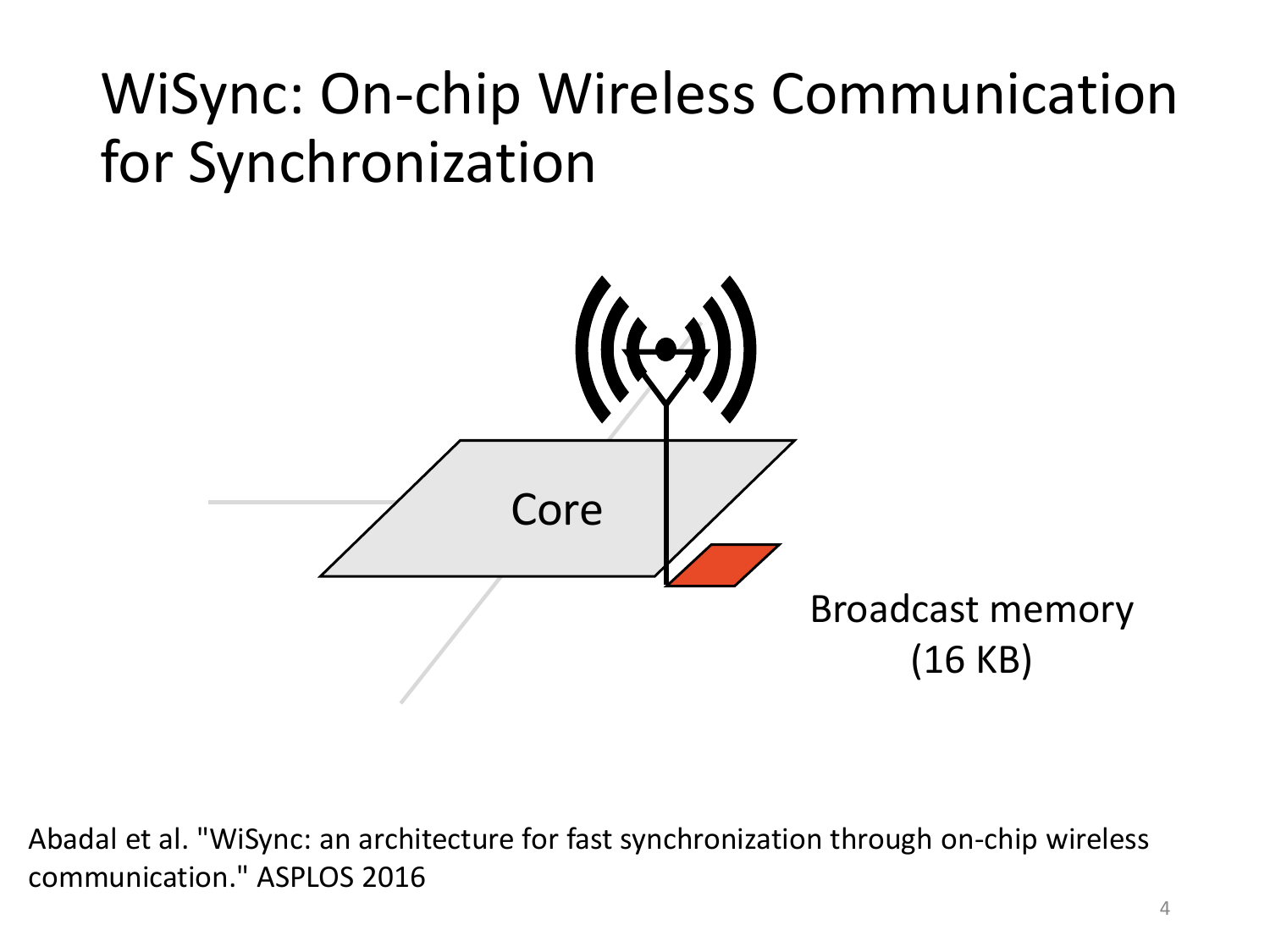

Abadal et al. "WiSync: an architecture for fast synchronization through on-chip wireless communication." ASPLOS 2016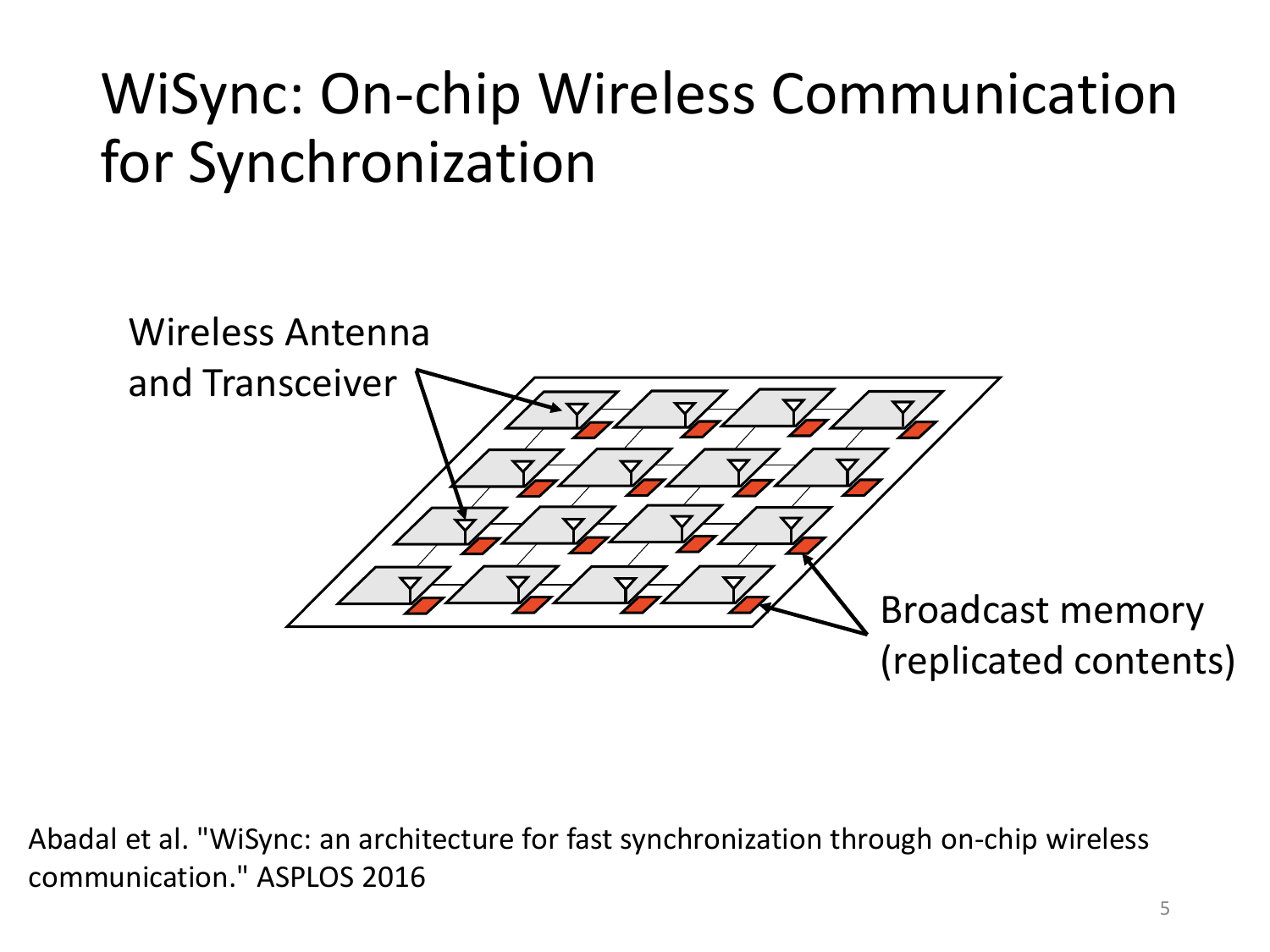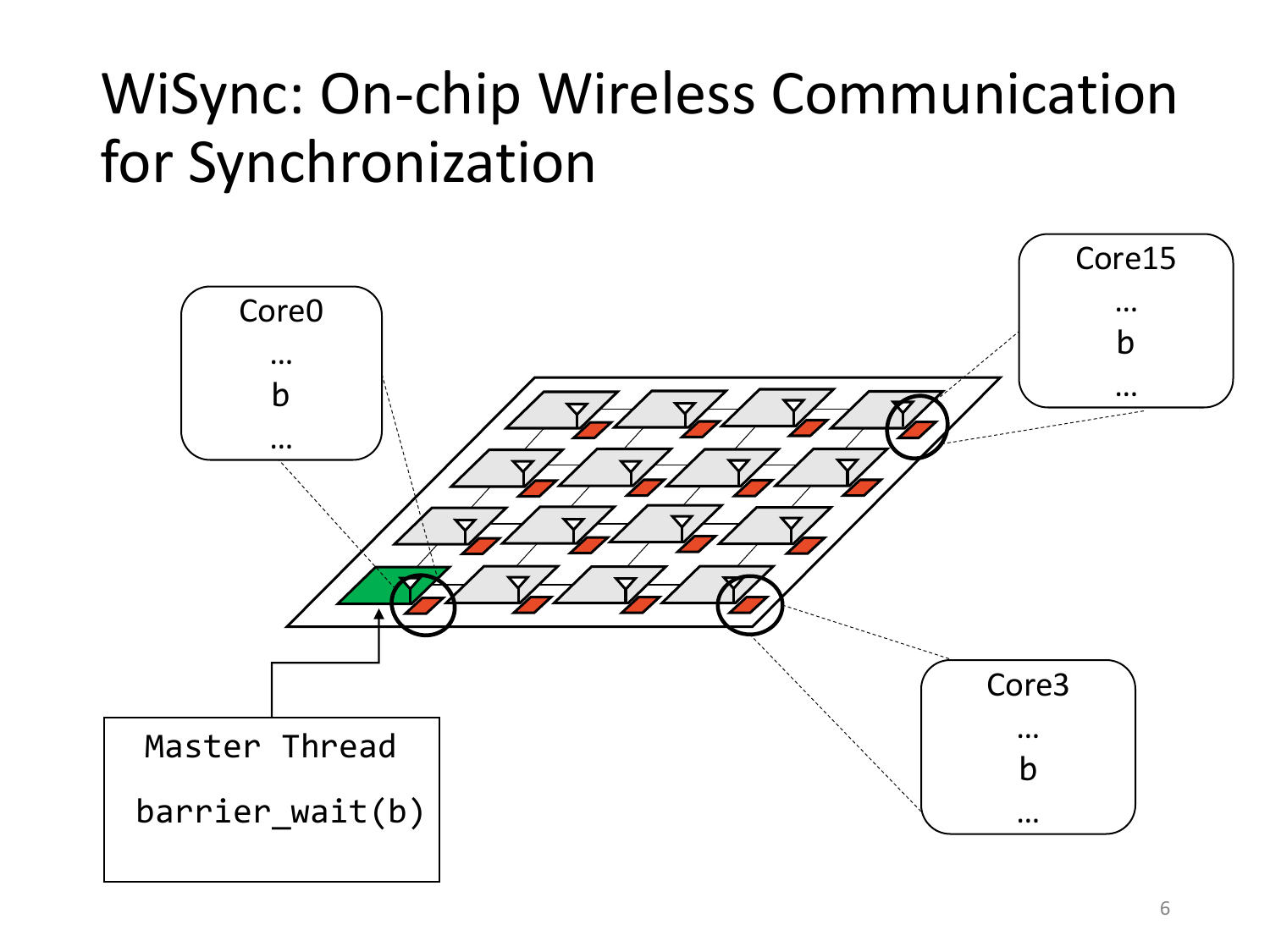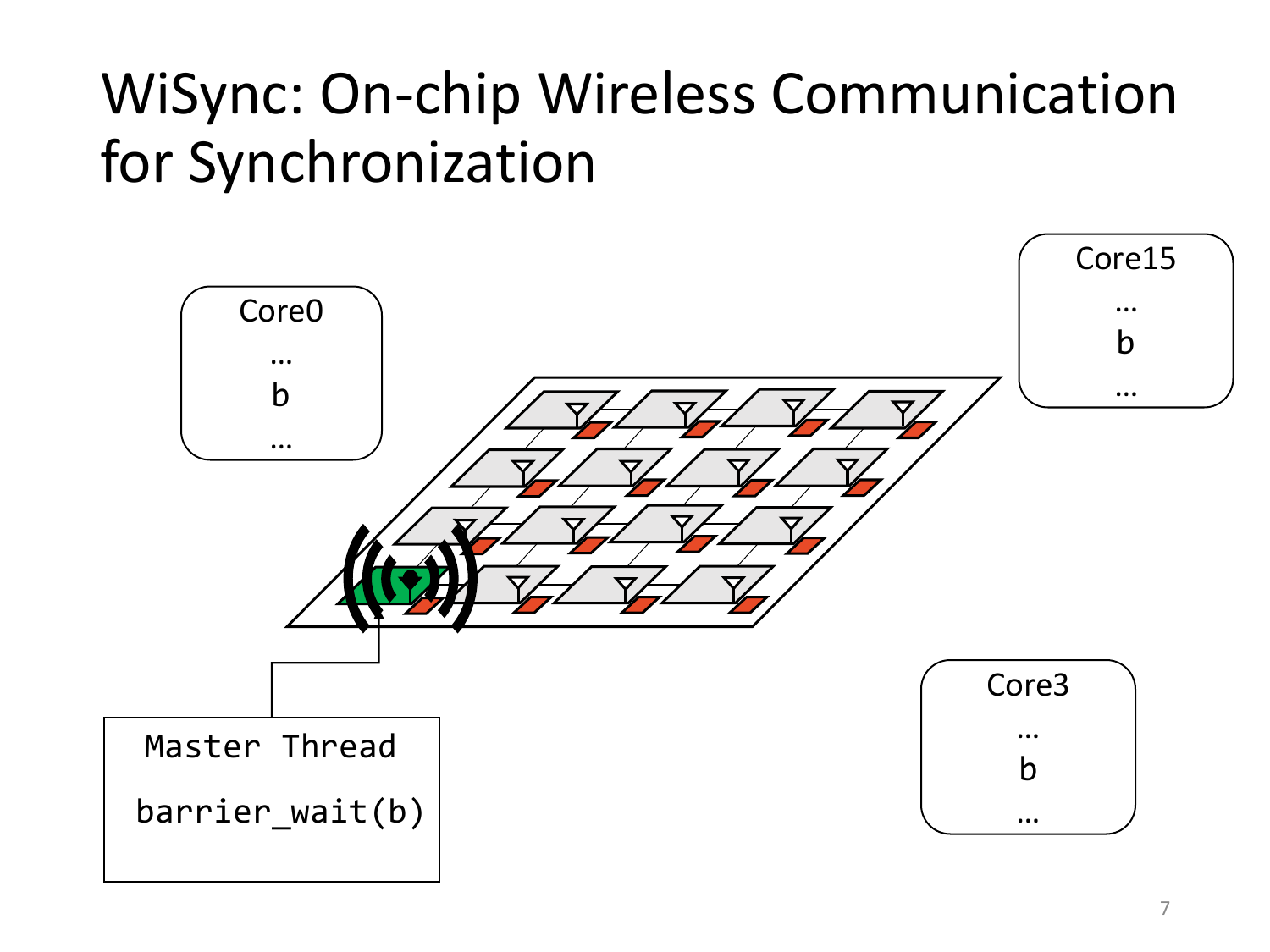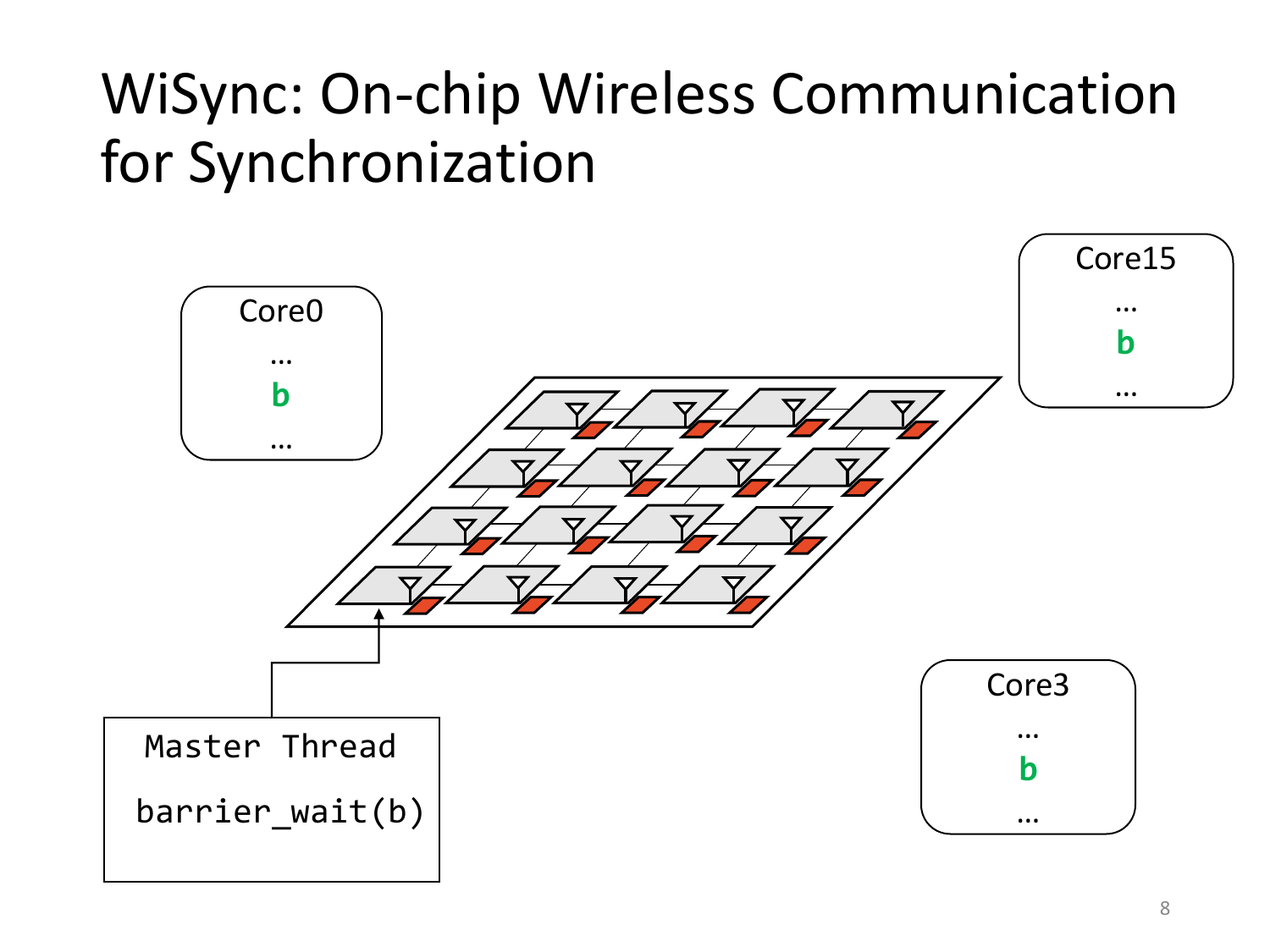### In WiSync, ordinary data uses the wired network

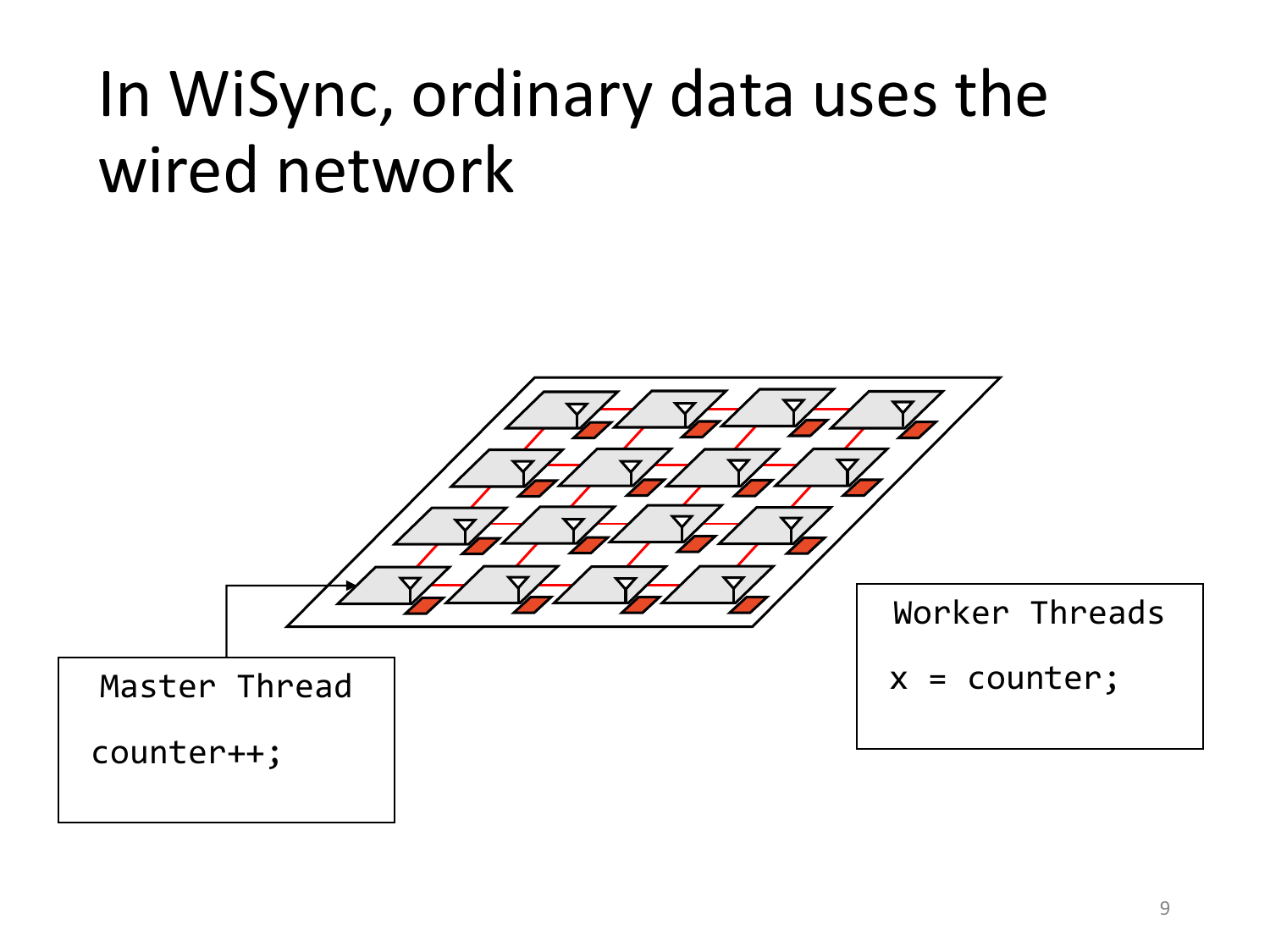### Key Question

Can we leverage wireless communication to speed-up transfers of ordinary shared data?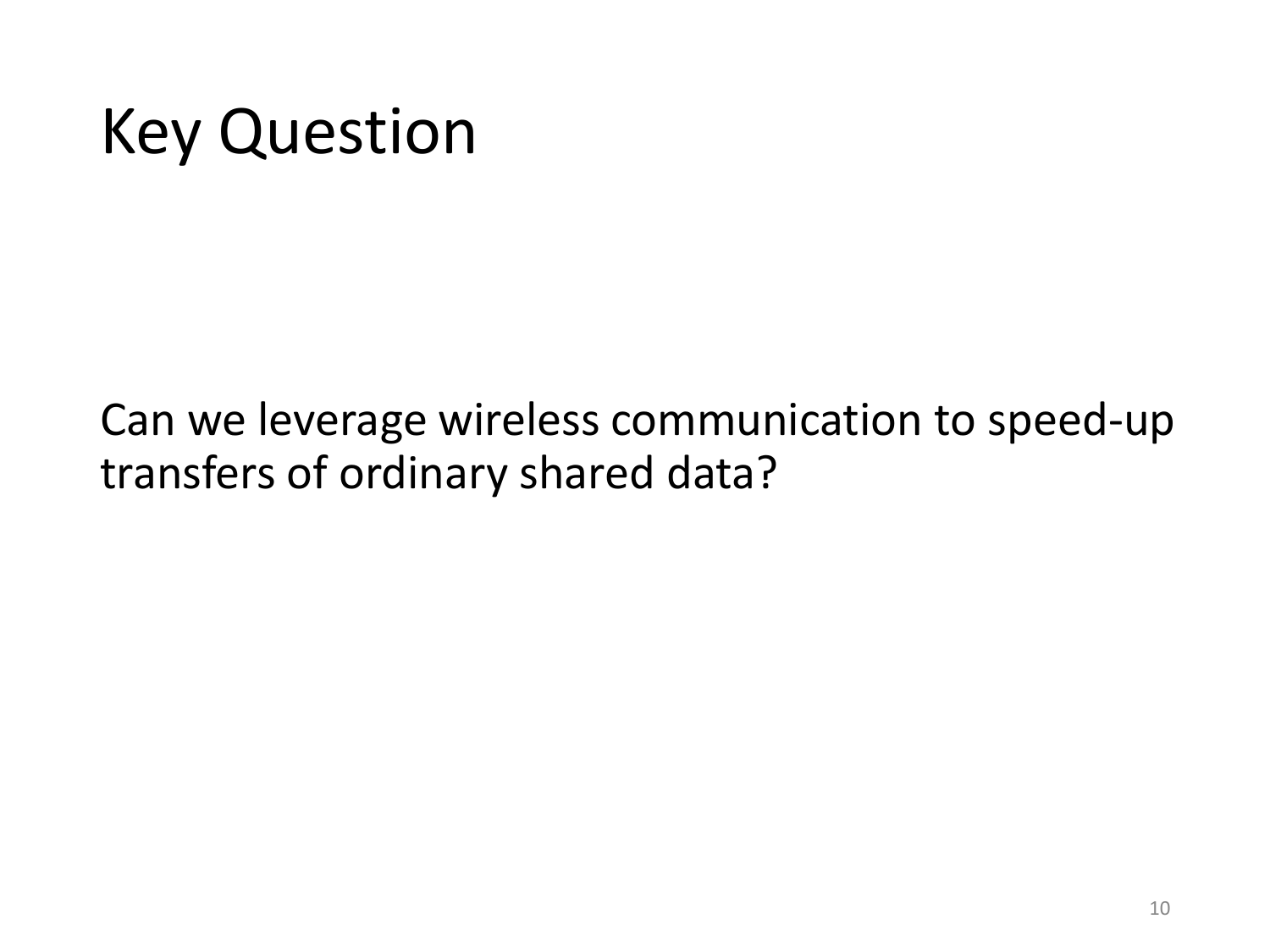### Contributions: Replica

- A manycore architecture and software interface for wireless communication (sync and ordinary data)
- Hardware innovations
	- Adaptive wireless protocol
	- Selective packet dropping
- Software innovations
	- Transformations and tools to adapt applications to wireless
	- Optimizations for approximate computing
- For 64 core execution: speedup applications by 1.89x over a conventional multicore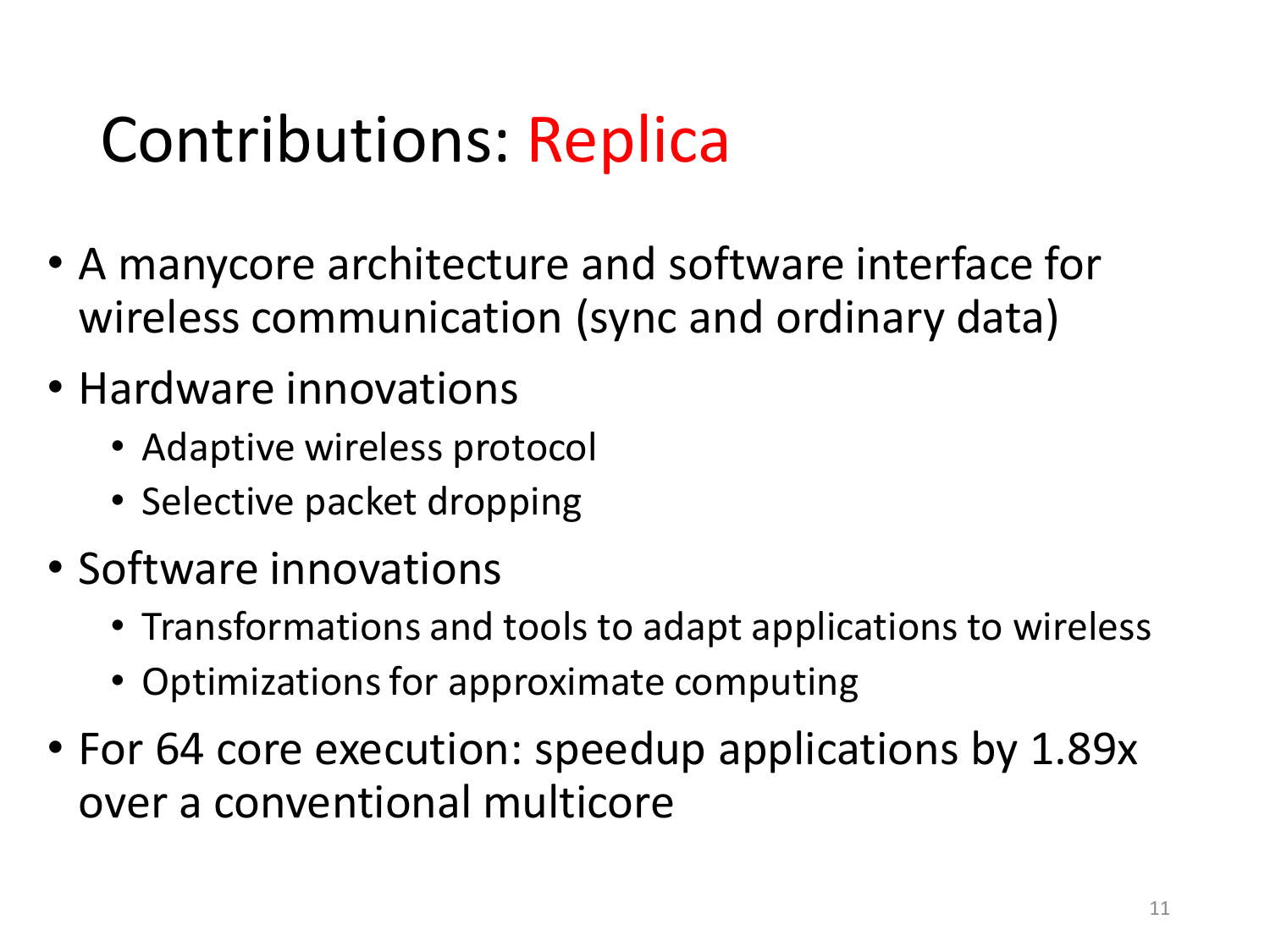### Replica Architecture

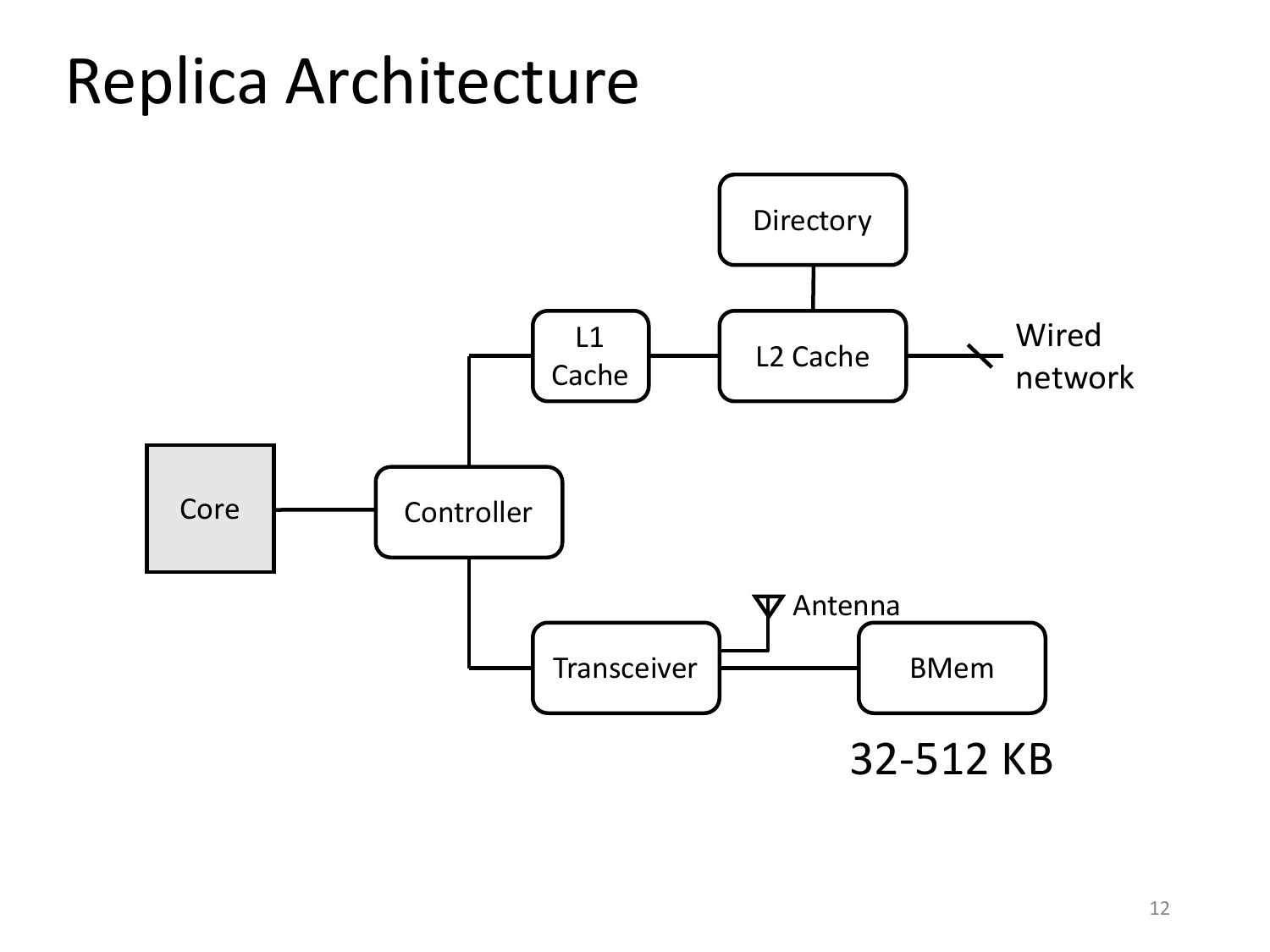

#### int\* A = (int\*) **wireless\_malloc**(size)

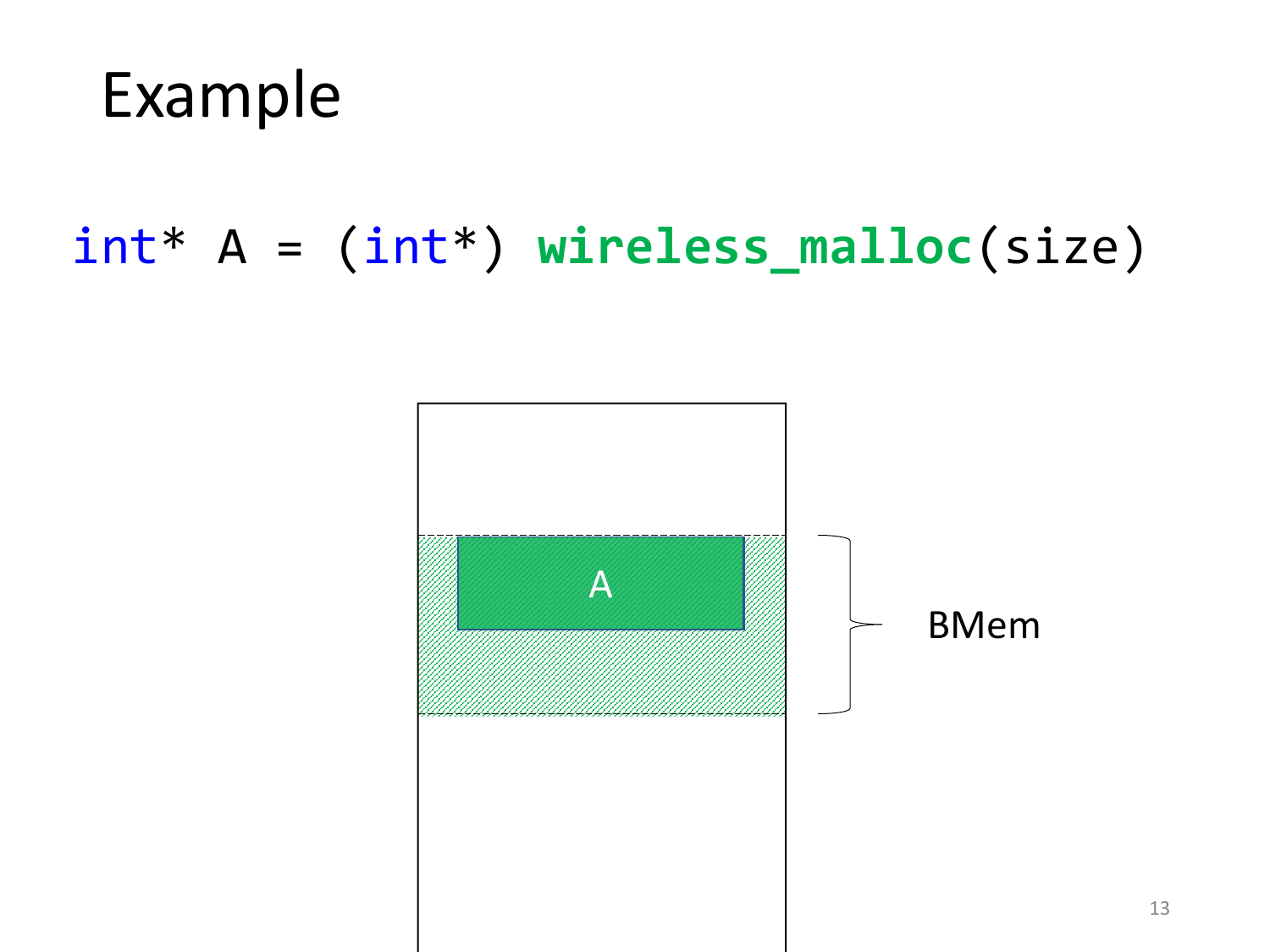#### Write

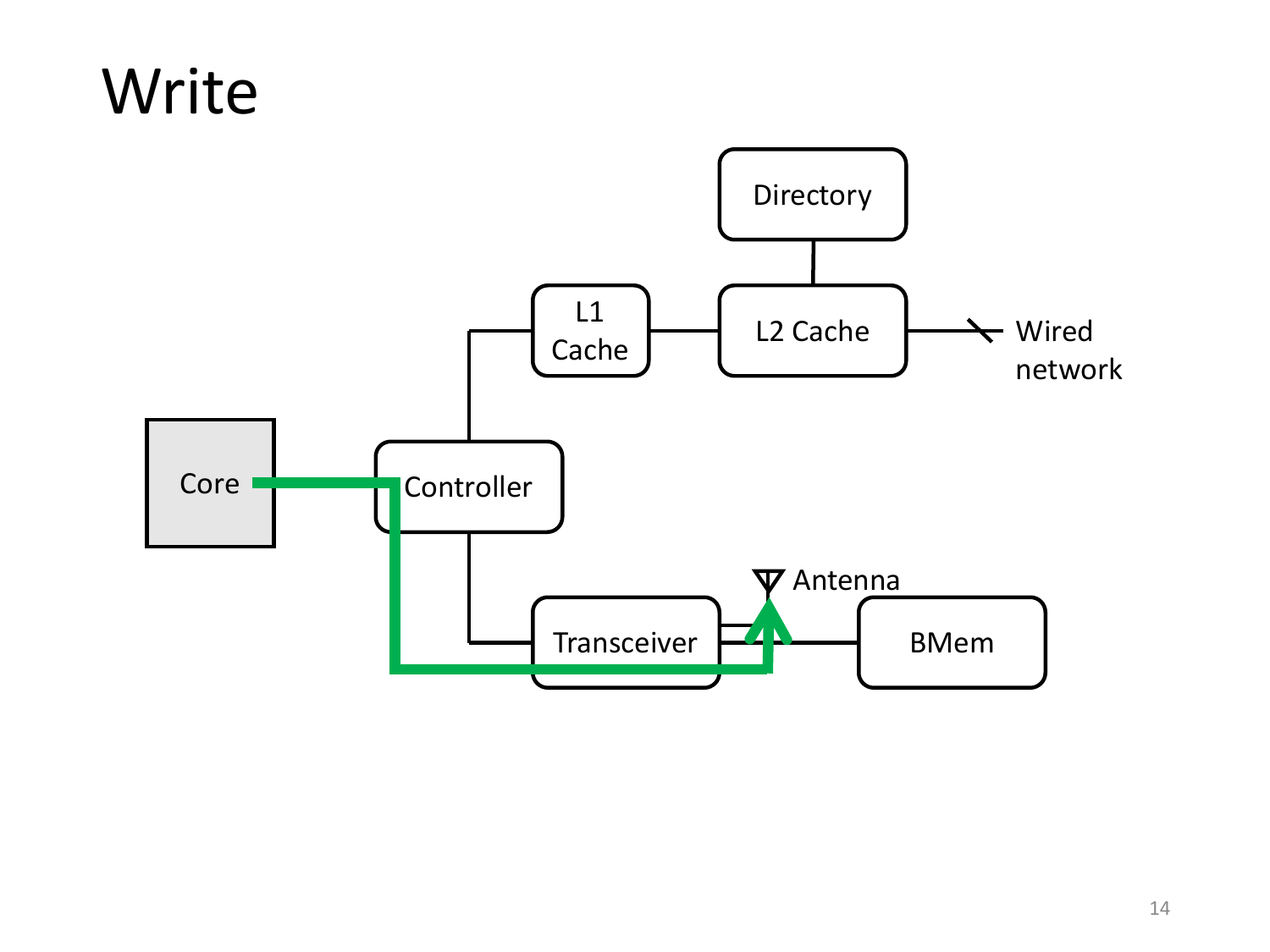#### Write



Atomic update of local and all remote BMems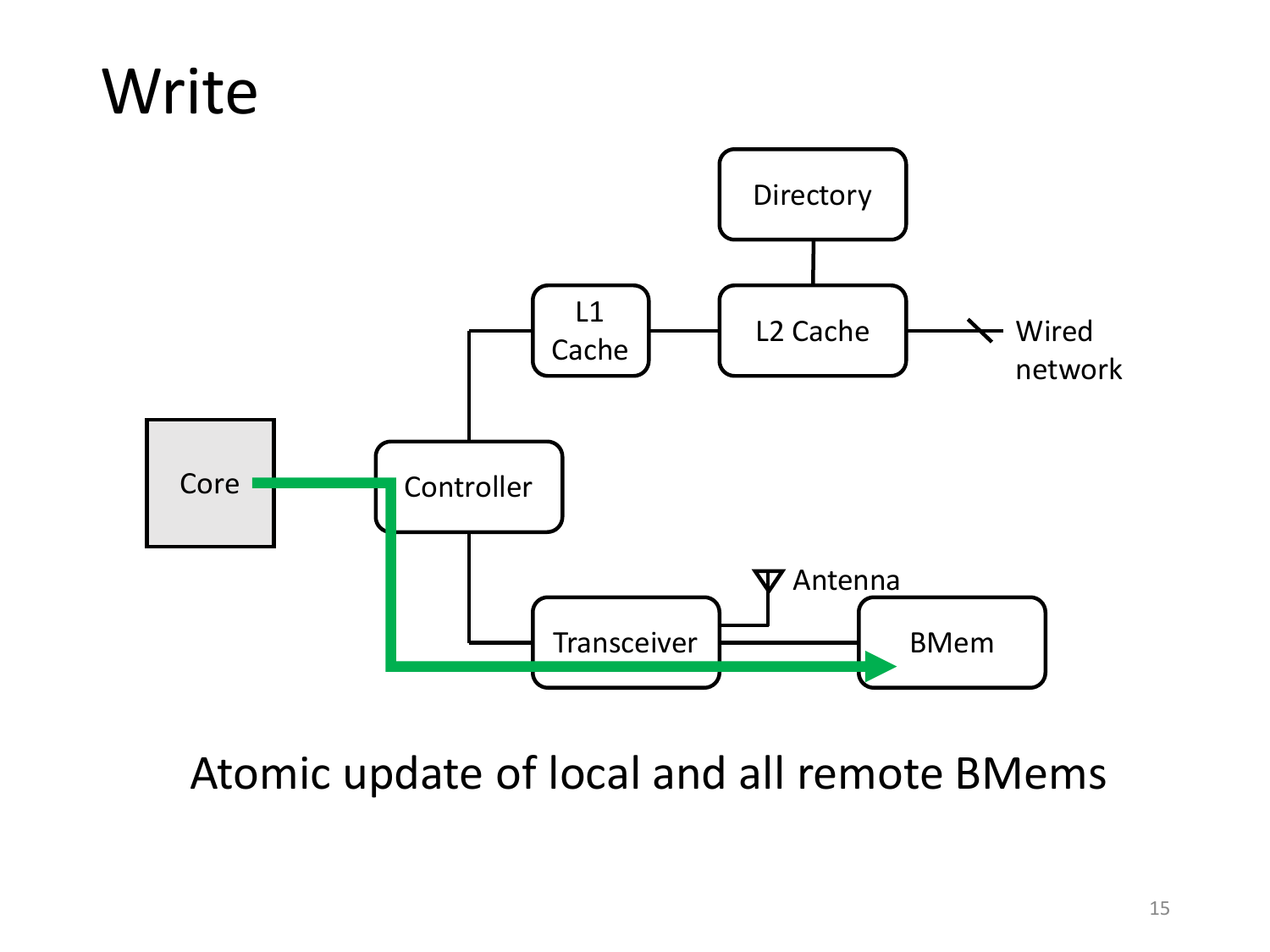### Broadcast Memory for ordinary data

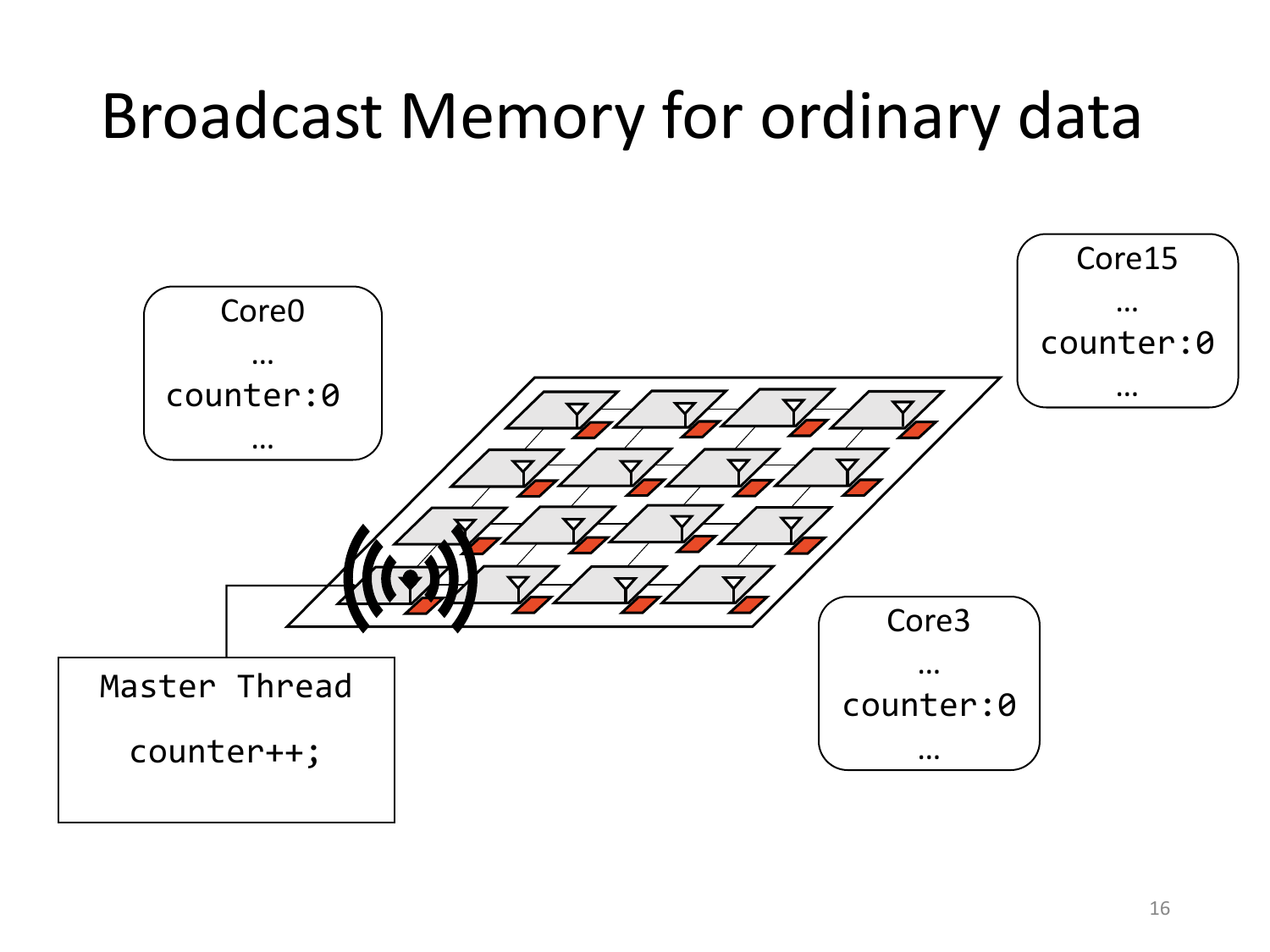### Broadcast Memory for ordinary data

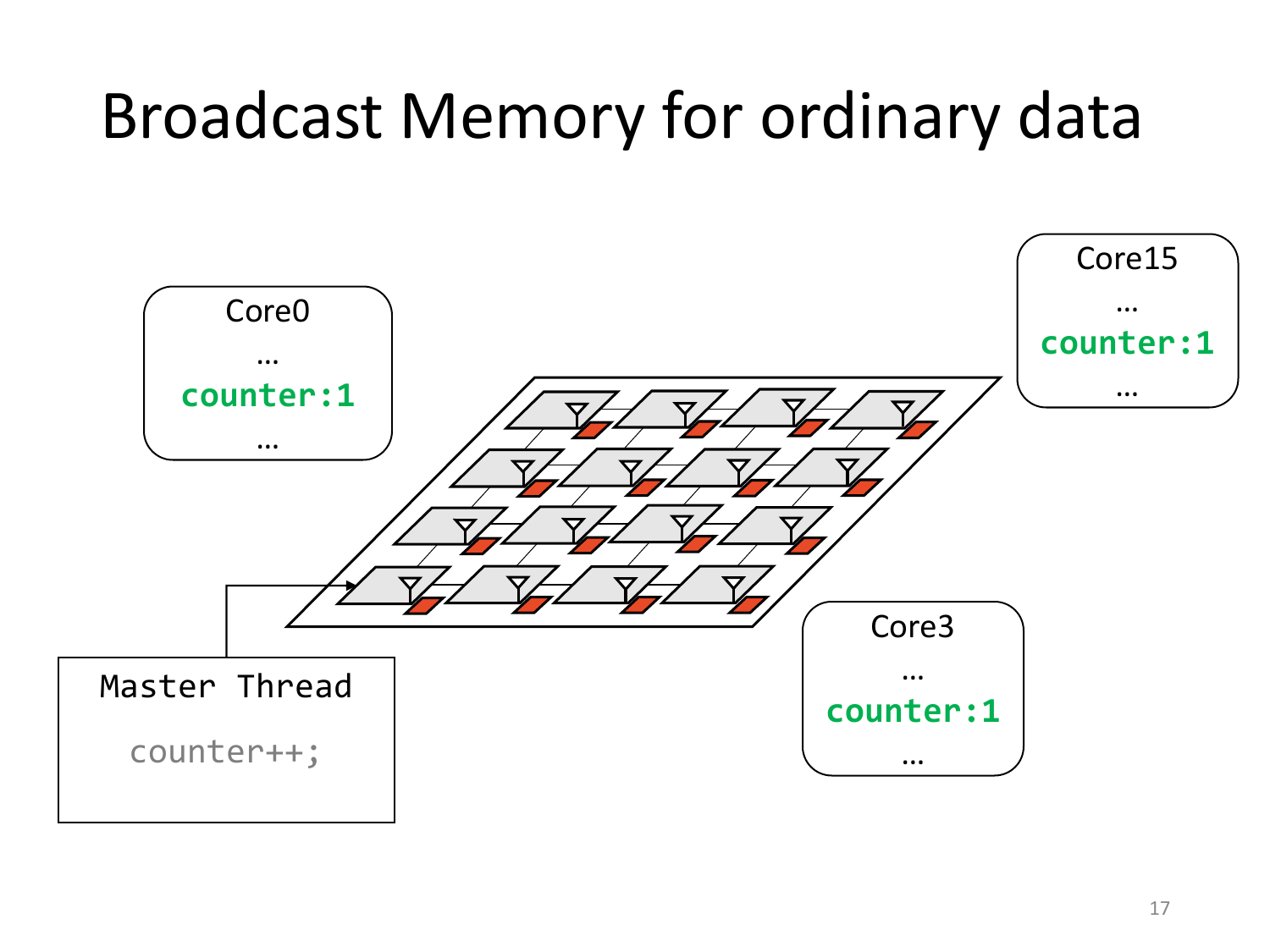### Replica: Wireless channel

- One channel shared by all the cores
- Everyone receives what one core transmits
- Only one core can transmit at a given time
	- ensures the same order of updates across all BMems

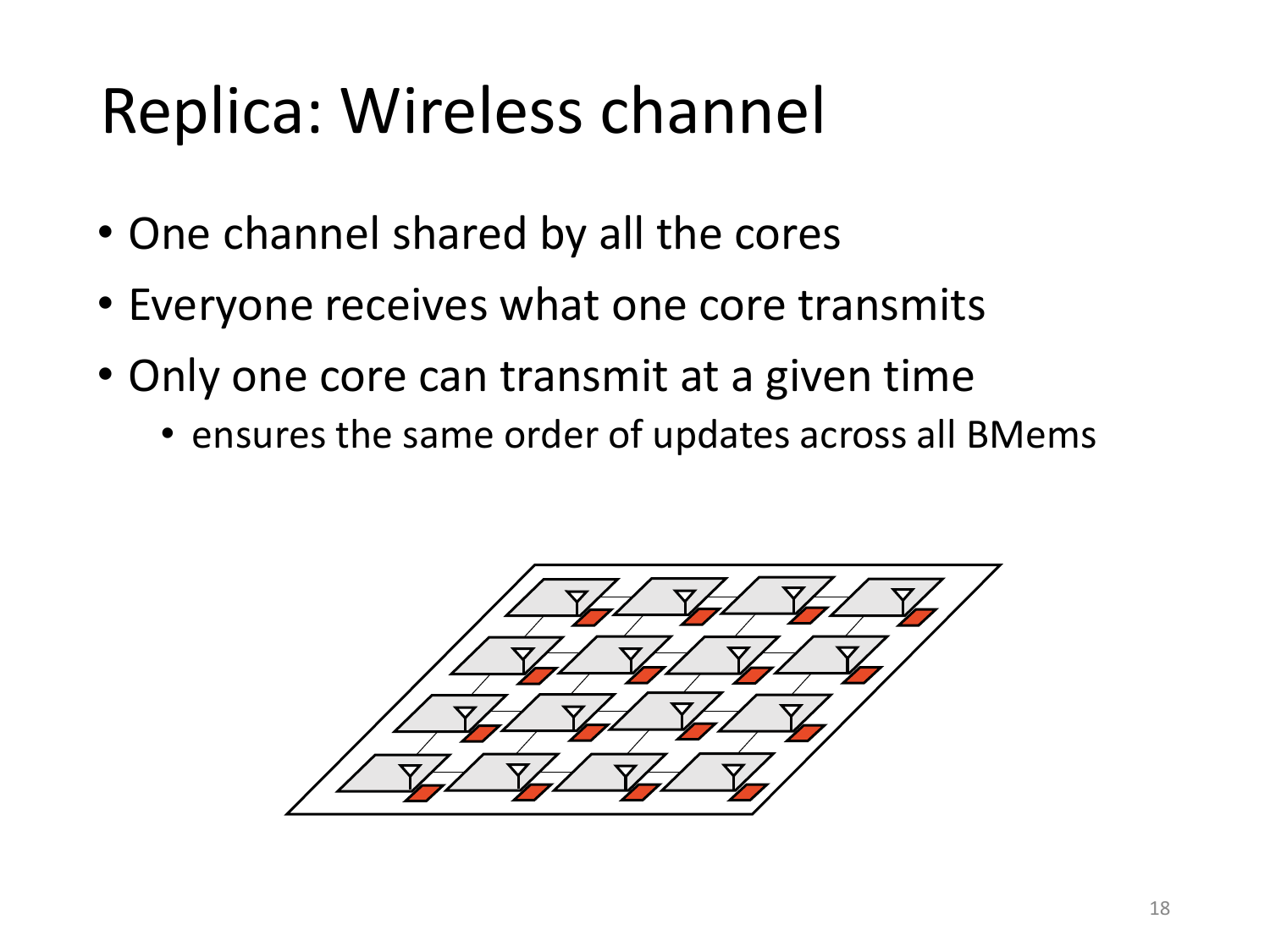#### Reads



Read: Local access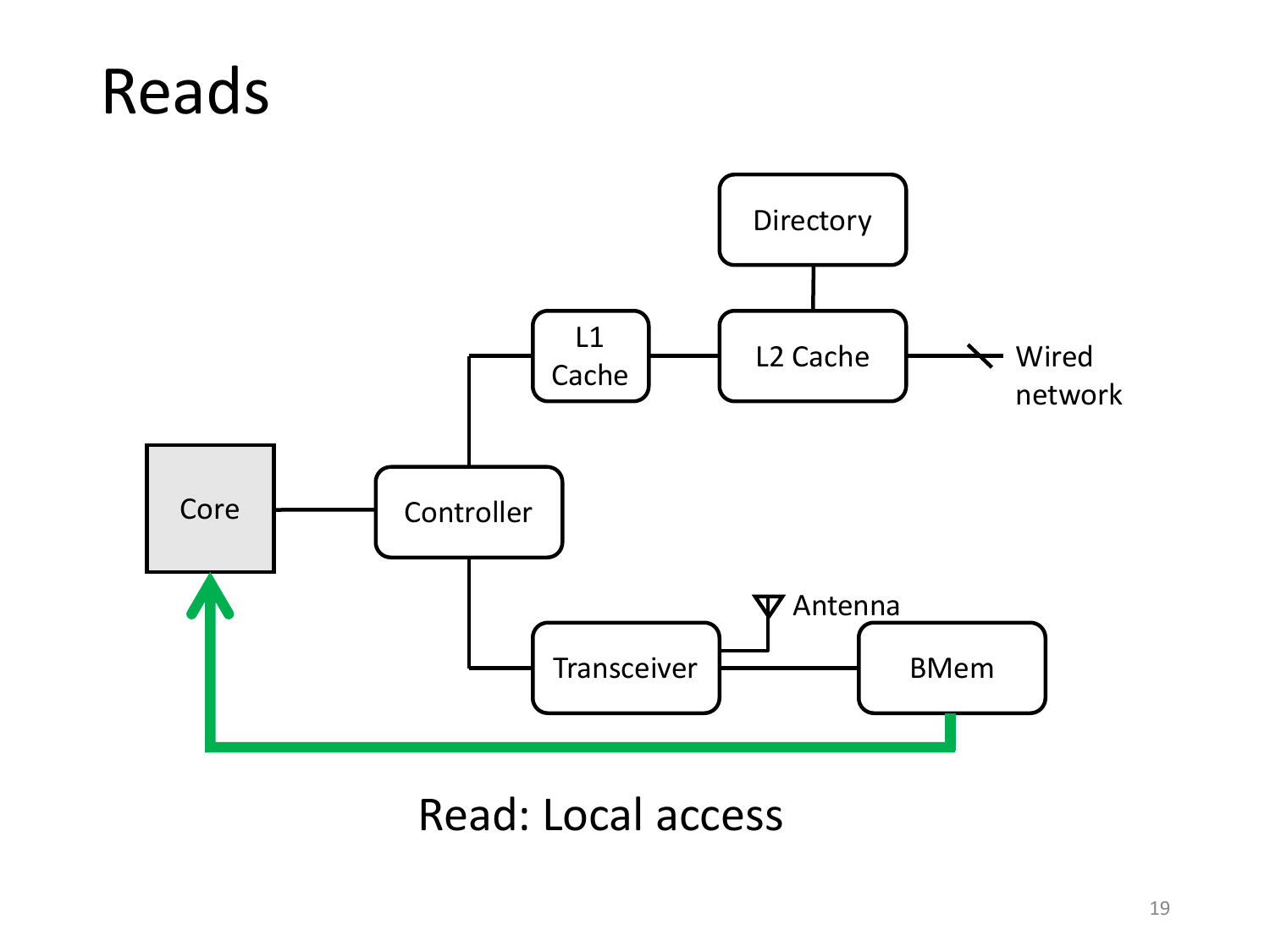# Challenges

• Limited wireless bandwidth: Only one core can transmit at a time

• Bounded size of the BMem: Arbitrary data structures will not fit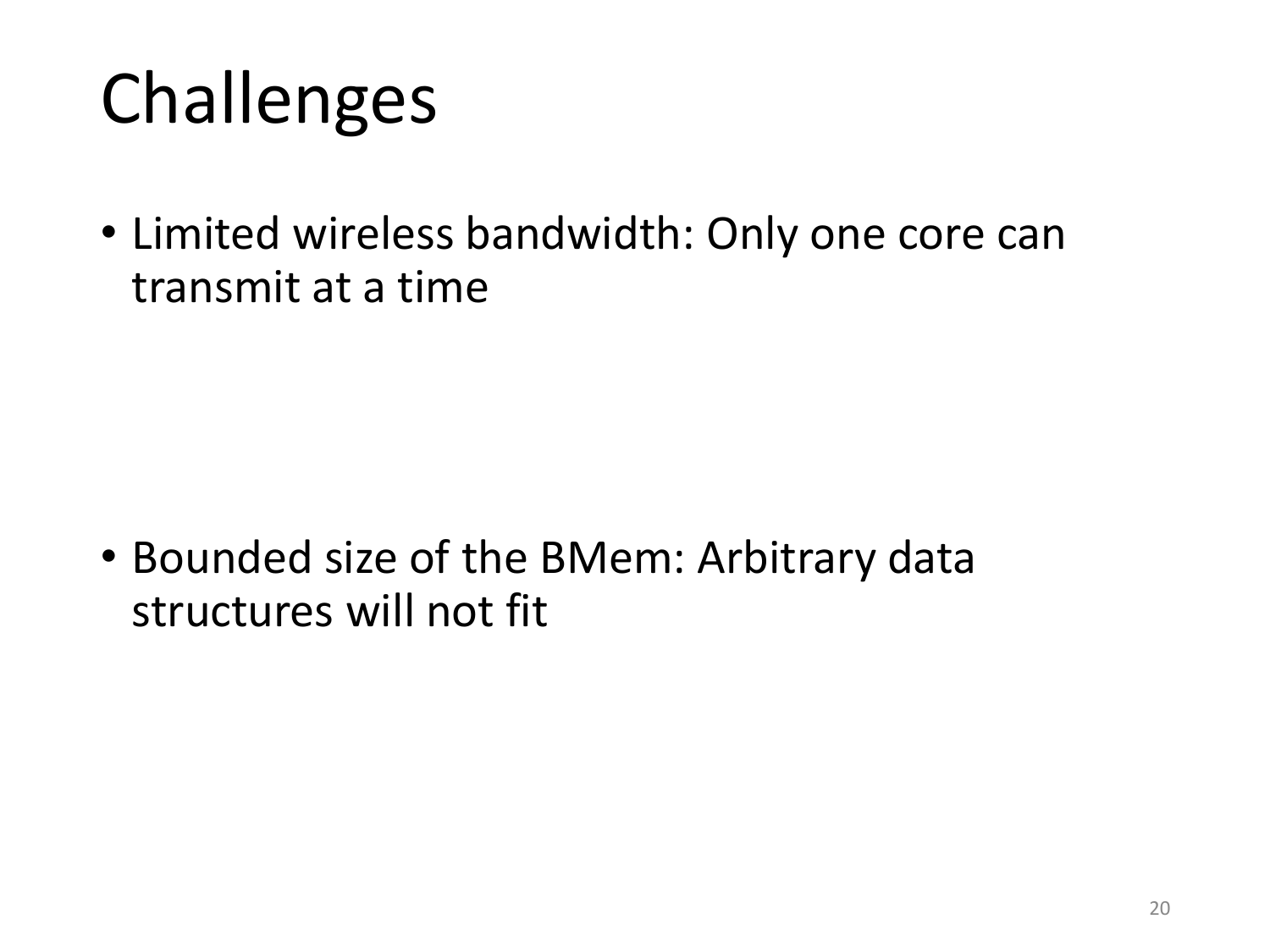# Solutions

- Limited wireless bandwidth: Only one core can transmit at a time
	- Adaptive wireless protocol
	- Selective message dropping
	- Approximate transformations to use less bandwidth
- Bounded size of the BMem: Arbitrary data structures will not fit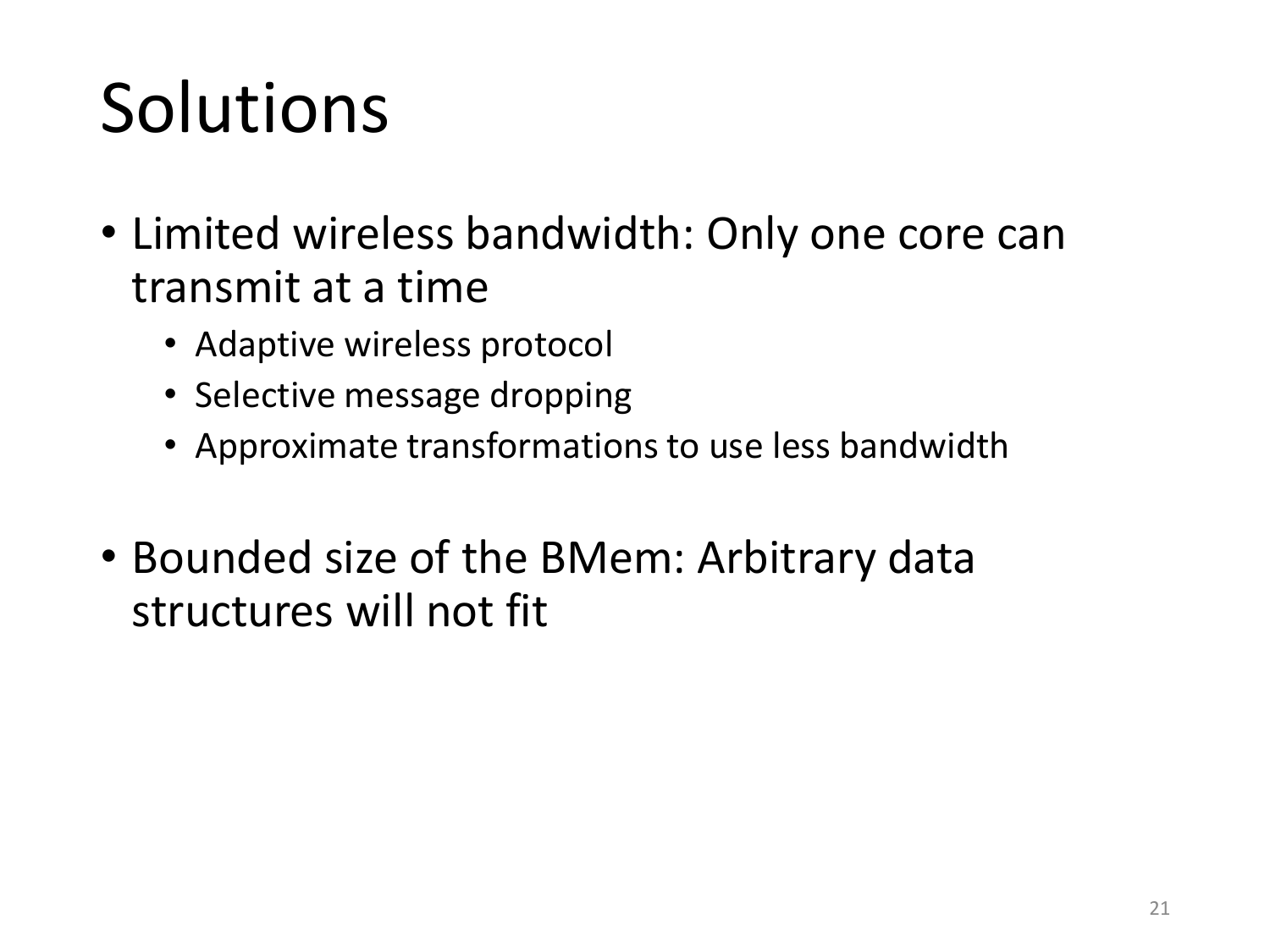# Solutions

- Limited wireless bandwidth: Only one core can transmit at a time
	- Adaptive wireless protocol
	- Selective message dropping
	- Approximate transformations to use less bandwidth
- Bounded size of the BMem: Arbitrary data structures will not fit
	- Software transformations to fit most important structures in BMem
	- Approximate transformations to use BMem effectively
	- Tools to identify/autotune highly-shared data structures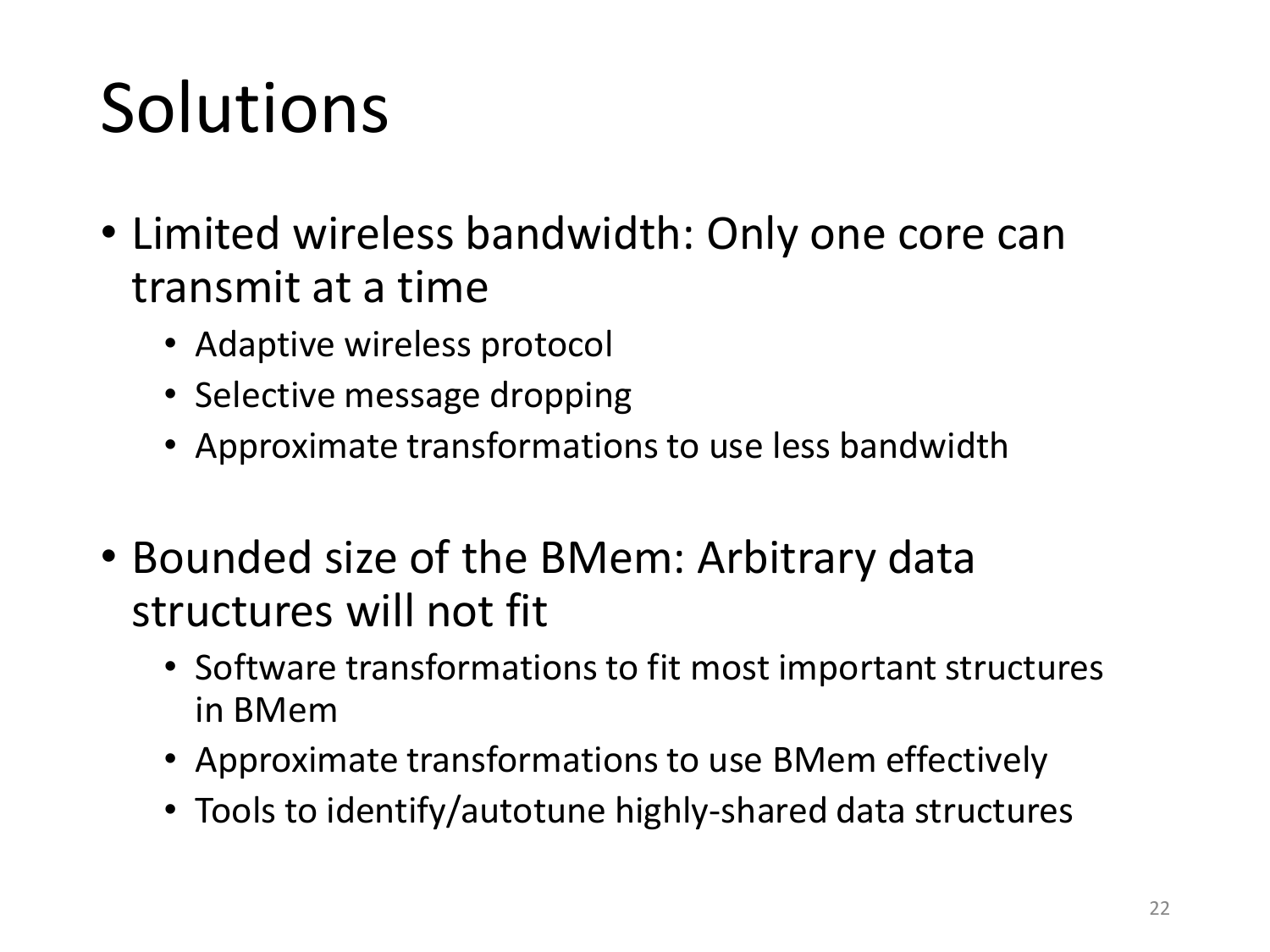### Wireless Protocol

- Wireless protocol organizes the accesses to the wireless network
- Two wireless protocols can be used based on application behavior
	- Broadcast Reliability Sensing protocol (BRS)
	- Token Ring protocol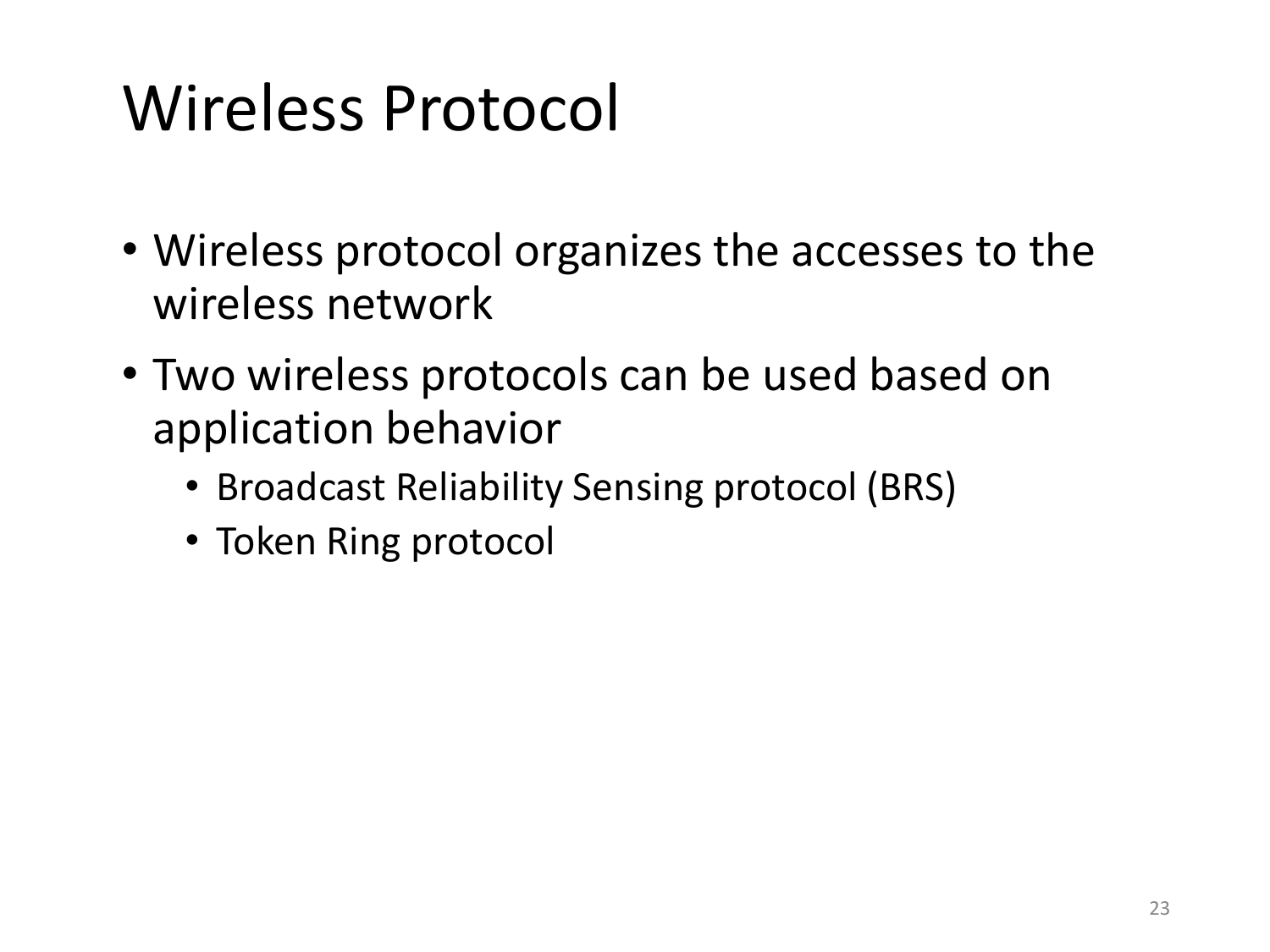### Wireless Message



\* Yu, et al. "Architecture and Design of Mul5-Channel Millimeter-Wave Wireless Network-on-Chip," IEEE Design & Test, 2014 (scaled)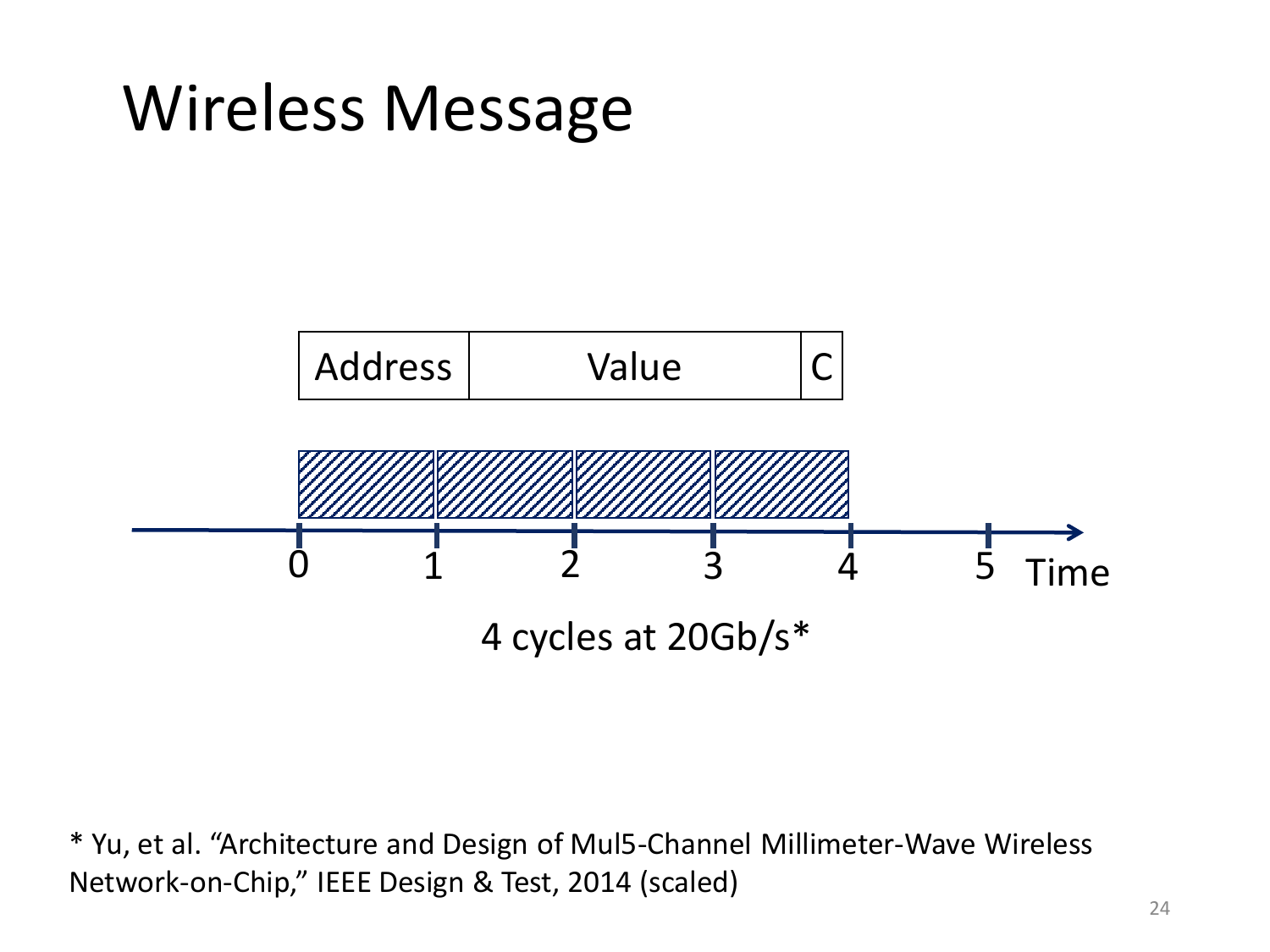- Start sending message if the medium is free
- Two cores starting at the same time results in a collision

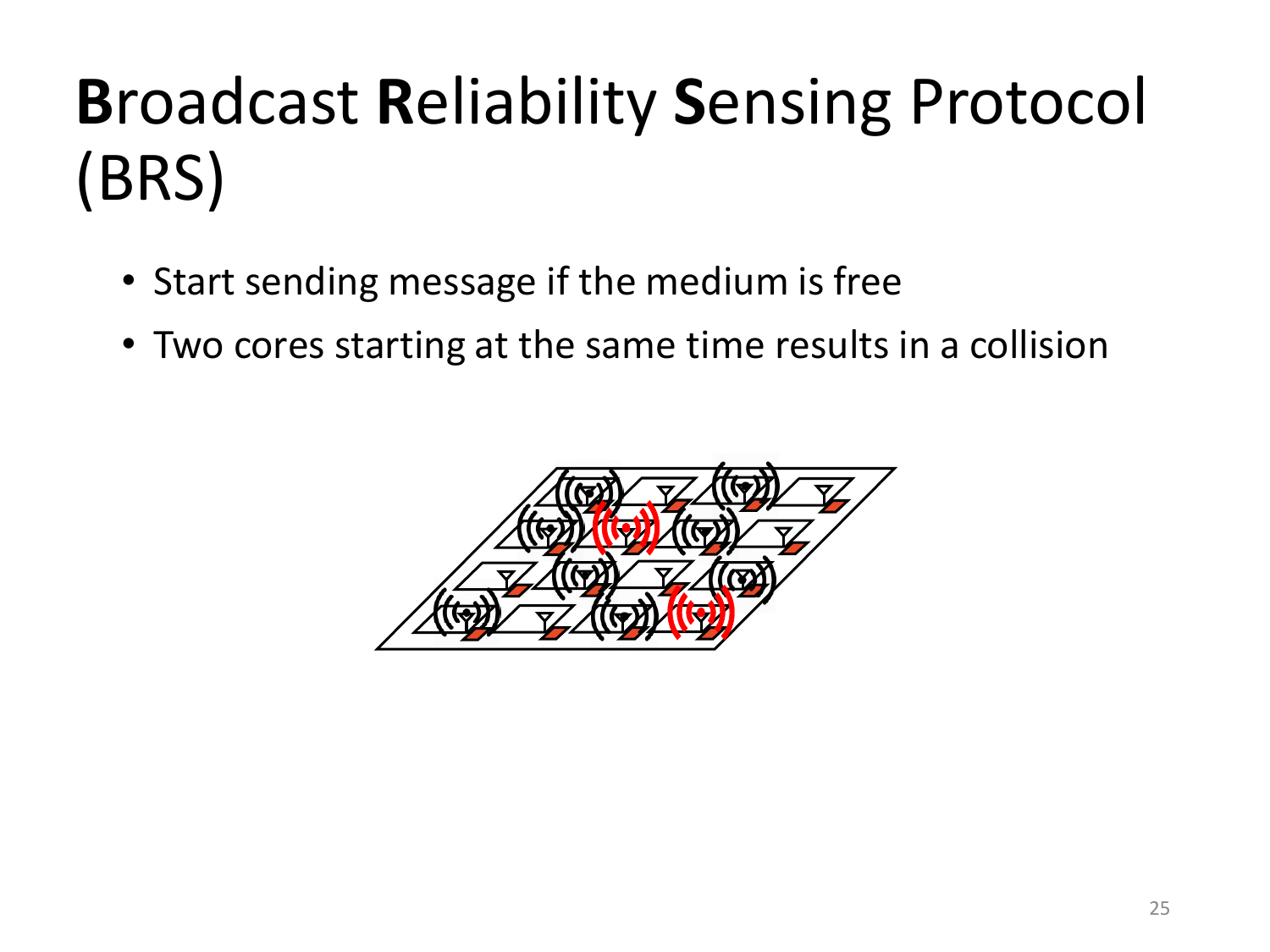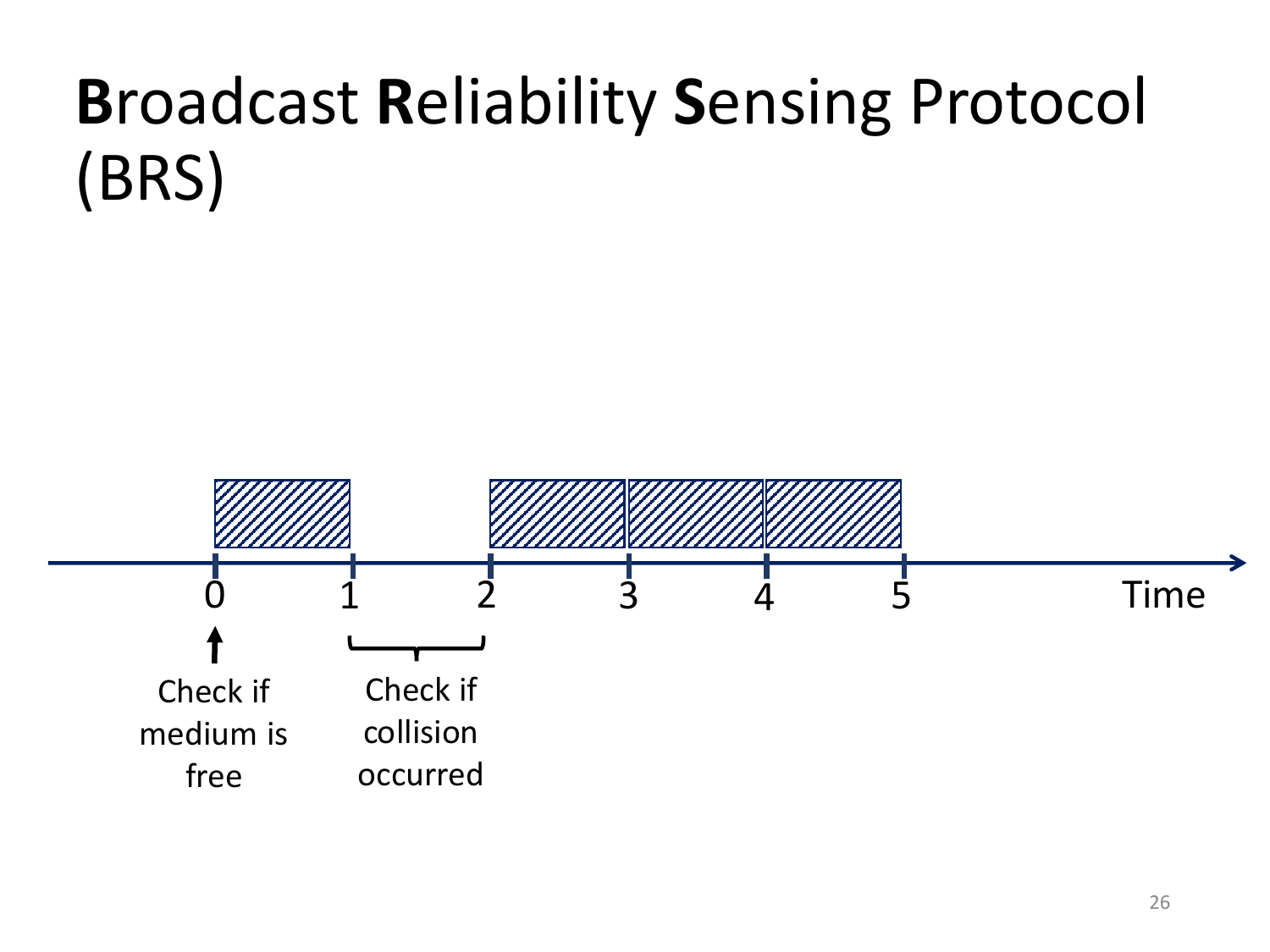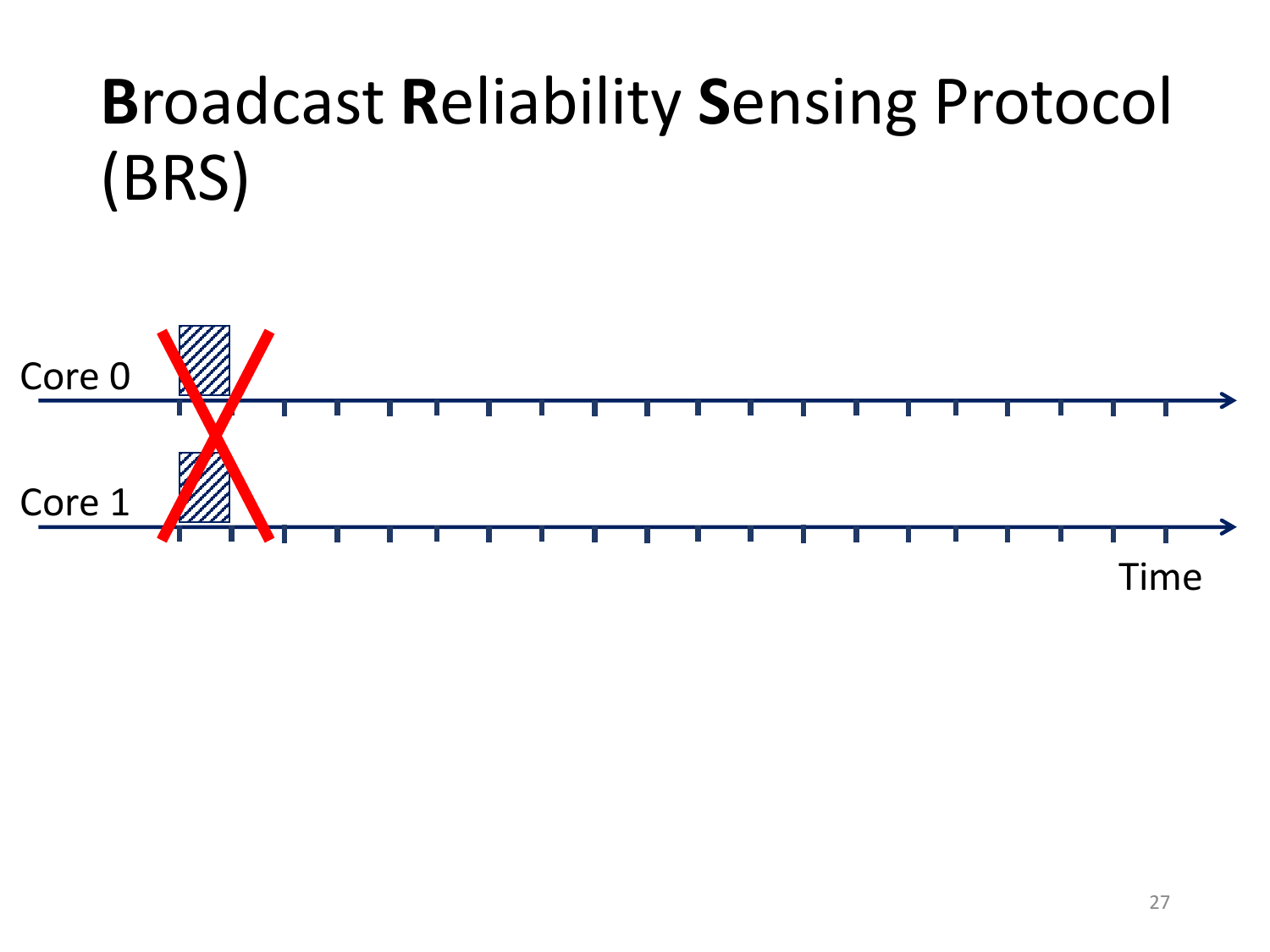

- No wasted cycles if low contention
	- Lot of collisions if high contention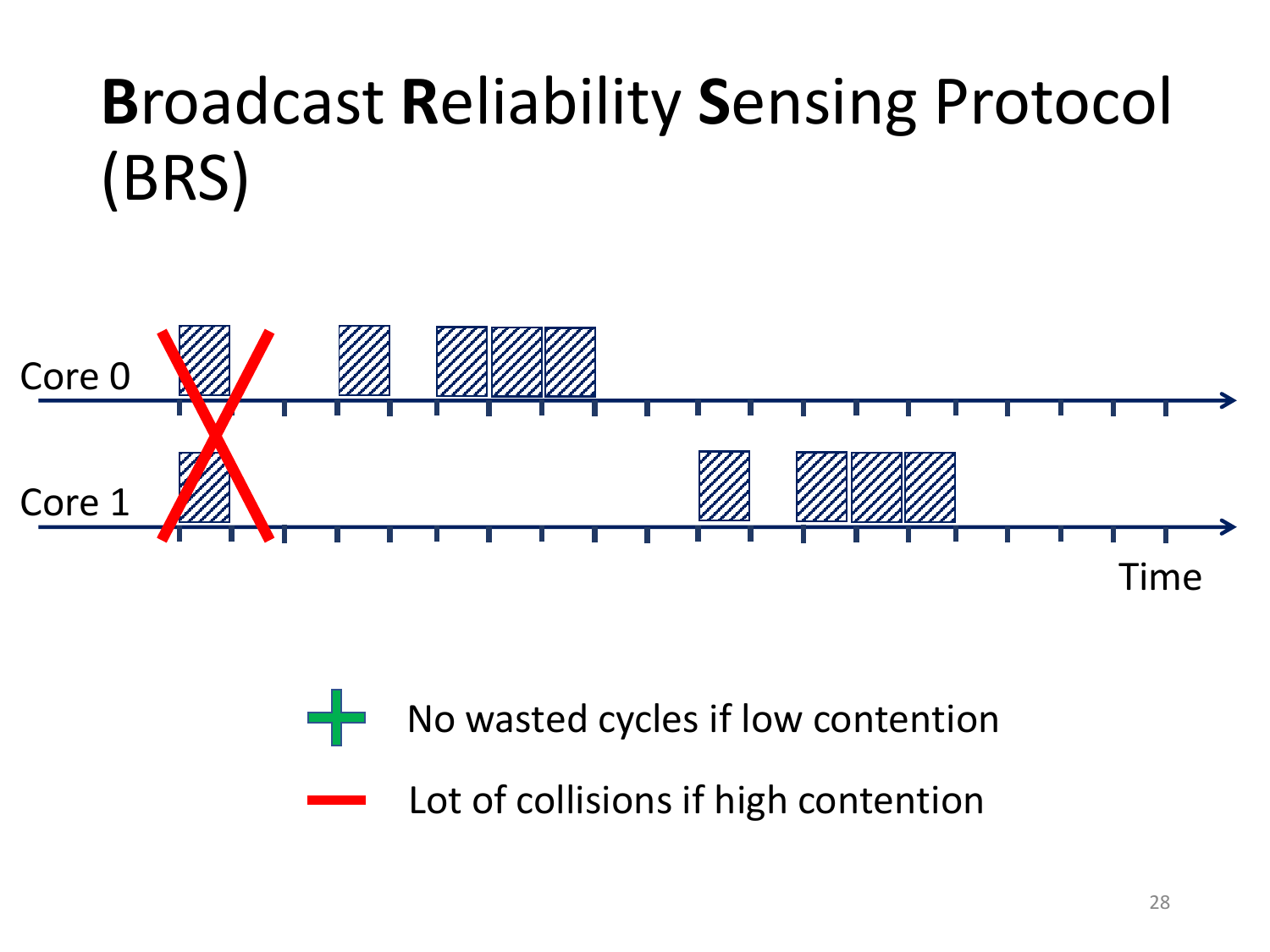## Token Ring Protocol

- Pass conceptual token among cores
- Can send wireless message only if the core *owns* the token

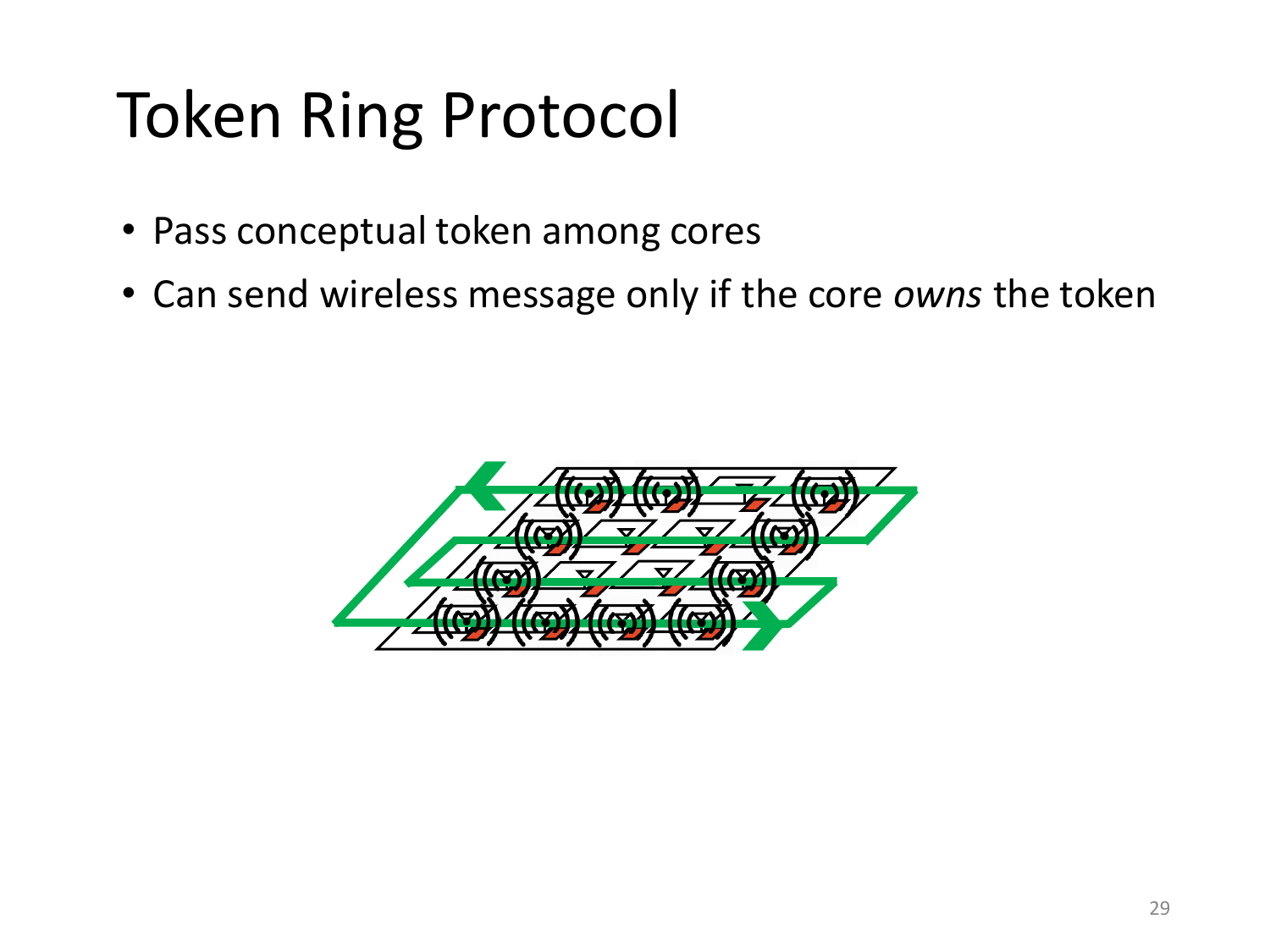### Token Ring Protocol

라는



No wasted cycles if high contention

Unnecessary delays if low contention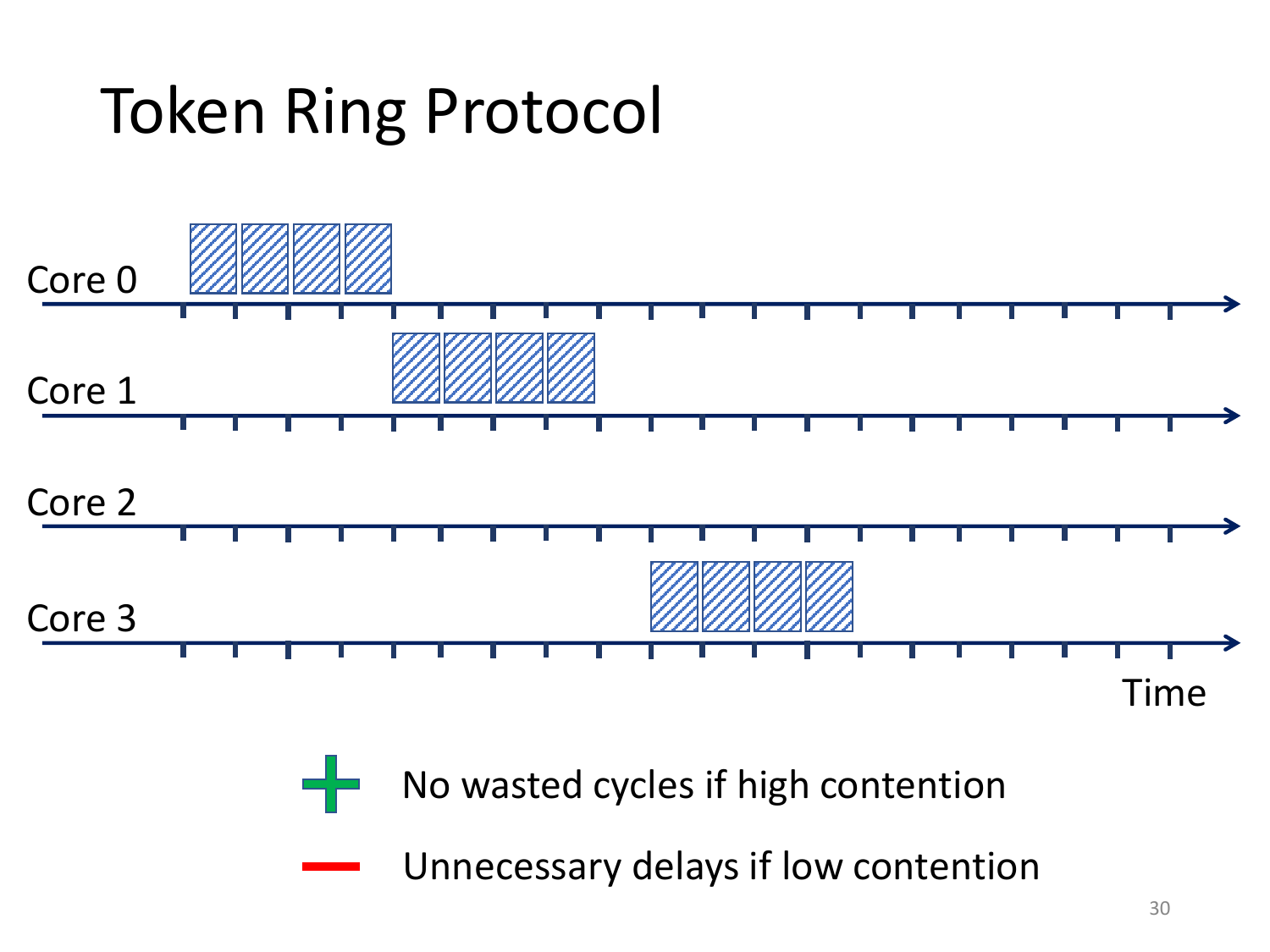### Adaptive Wireless Protocol

- In Replica, the utilization of the wireless network vary across applications and within an application
	- Sparse traffic BRS
	- Bursty traffic Token Ring
- Replica uses an adaptive dynamic protocol that switches between the two by observing communication behavior
	- Number of collisions
	- Number of skipped token slots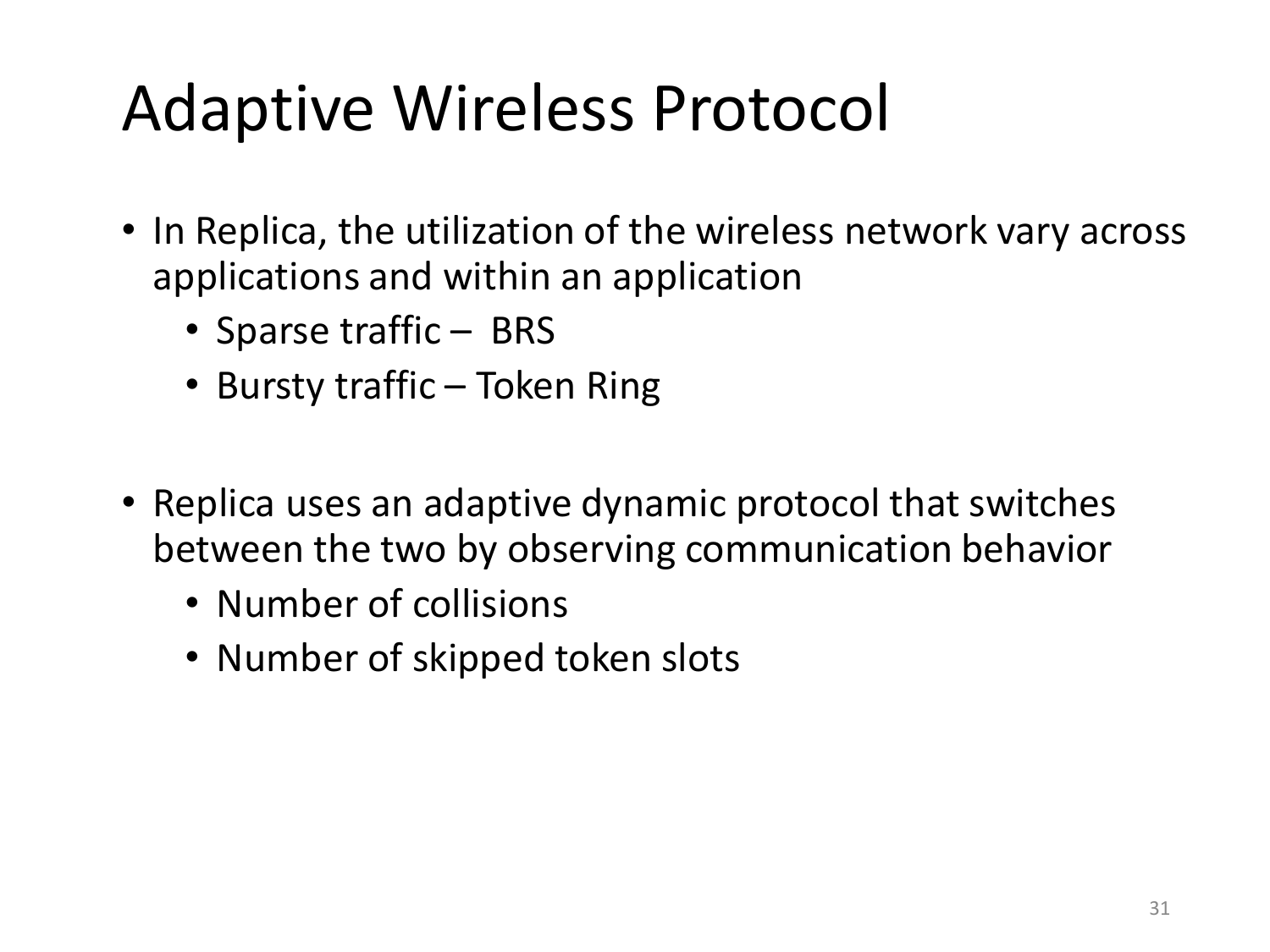# Approximate transformations to use less bandwidth

- Every write to data in the BMem results in a message being broadcasted
- We can reduce the pressure on the network by skipping some of the writes
	- Reducing communication at the cost of accuracy
- Many programs have shared data structures that are amenable to approximations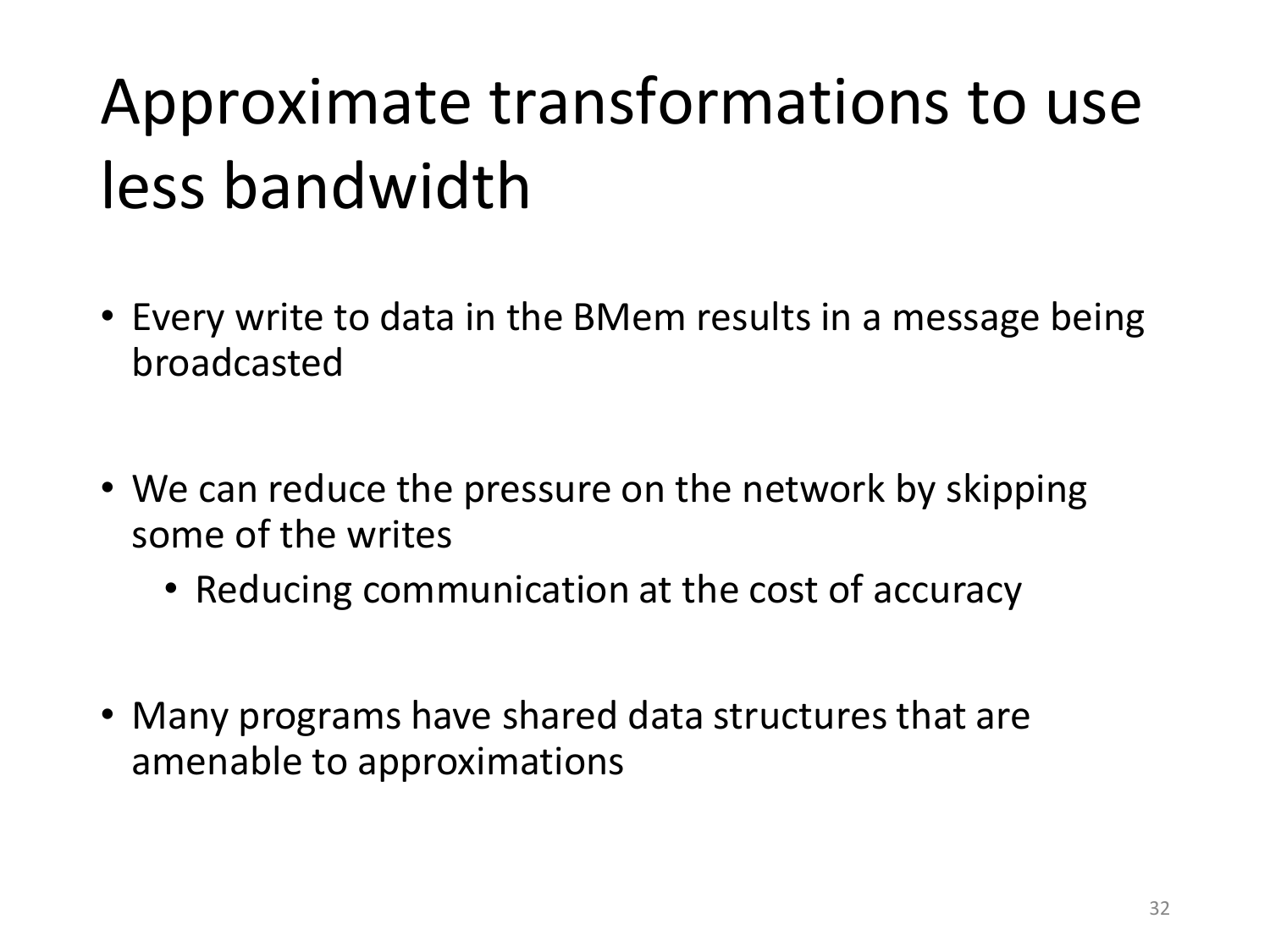## Opportunity in Replica: Dropping Messages

- All cores see the contention in the wireless network
- Can drop messages while maintaining the same state across all cores

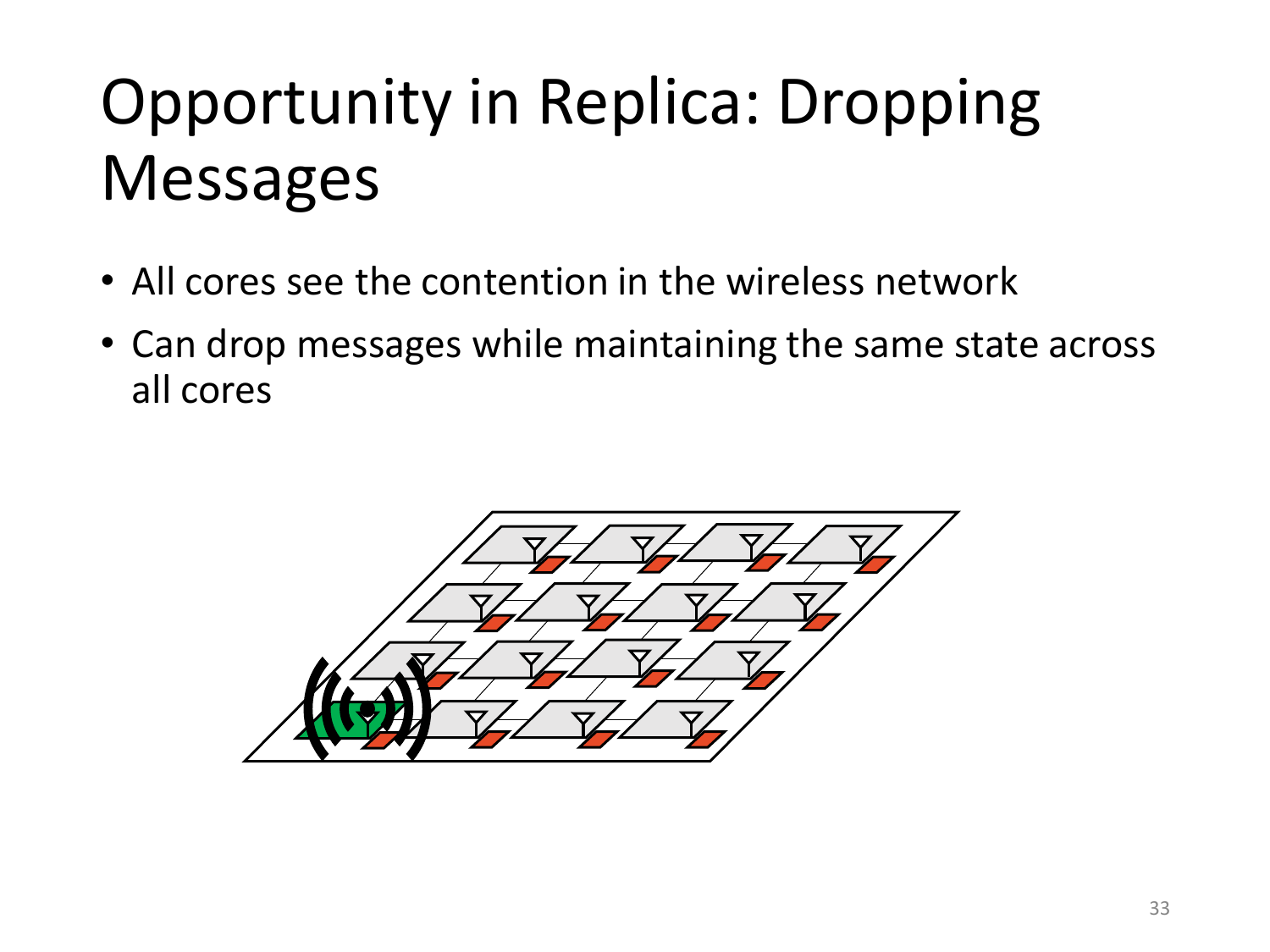#### Approximate stores

- Developers indicate approximable data structures **approx\_wireless\_malloc(size)**
- Stores to approximable variables are dropped if they cannot access the wireless network before a given threshold



Packet tracking table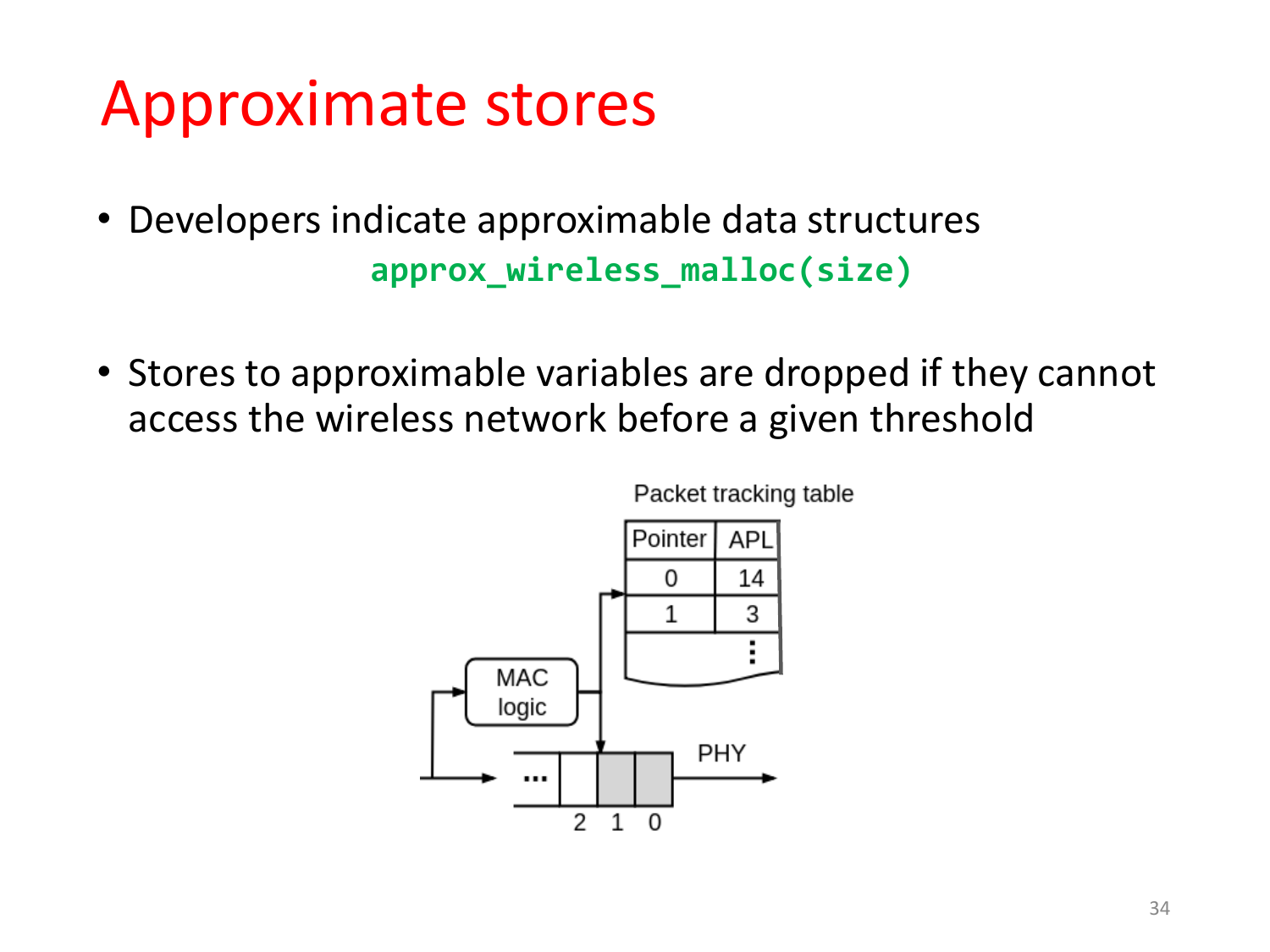#### Approximate stores

- Developers indicate approximable data structures **approx\_wireless\_malloc(size)**
- Stores to approximable variables are dropped if they cannot access the wireless network before a given threshold



Packet tracking table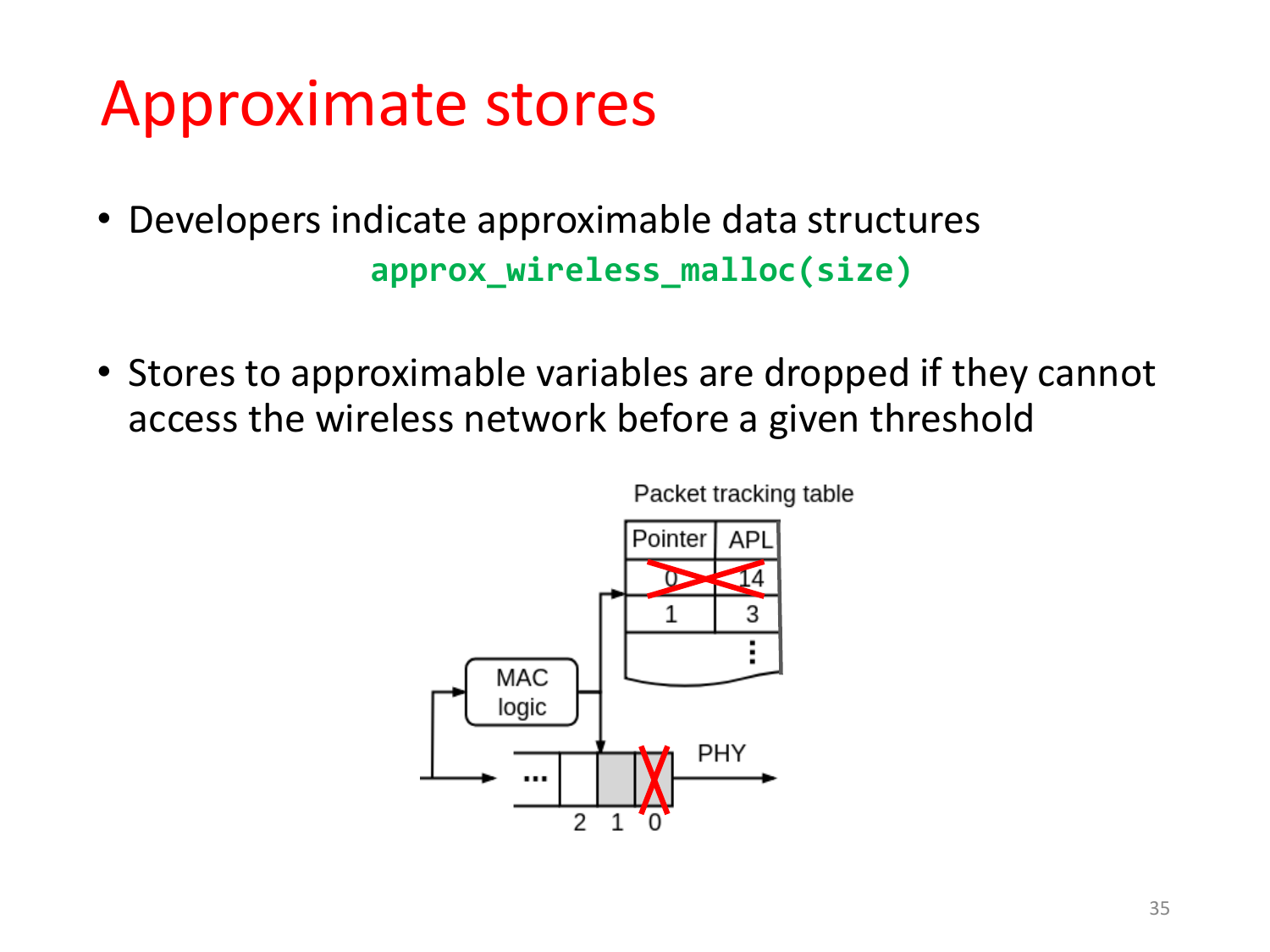# Approximate transformations to use less bandwidth

- We used the approximate stores to implement primitives such as Approximate Locks
	- Spin lock that gives up trying to acquire a lock after some time
- Existing approximate techniques that reduce communication more useful in this resource constrained setting
	- Example: Skipping negligible updates to shared data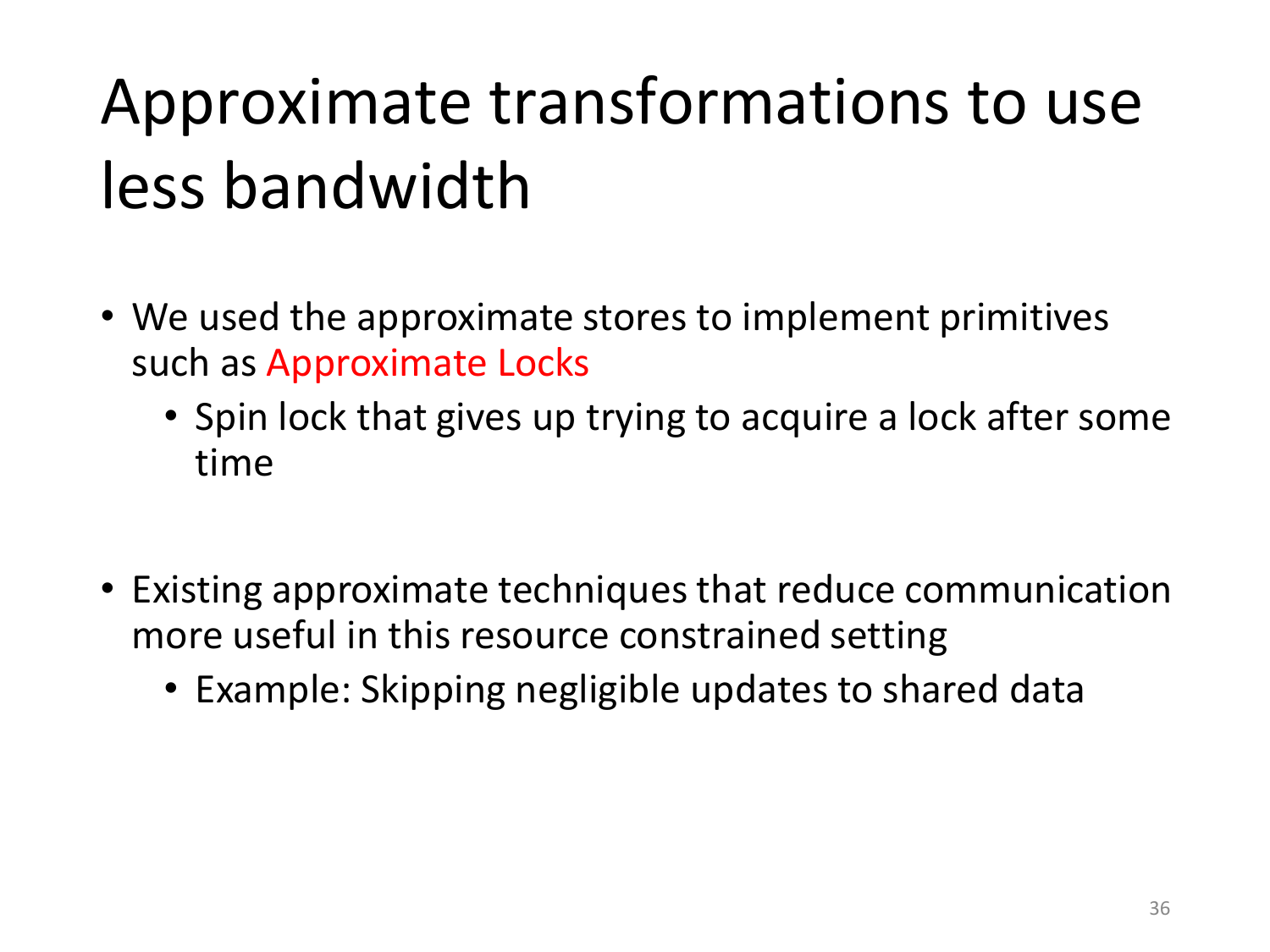### Addressing Bounded size of the BMem

- Software transformations to fit most important structures in BMem
- Approximate transformations to use BMem effectively
	- Example: Numerical precision reduction, Cyclic collection update
- Tools to identify highly-shared data and tune the application

See the paper for more details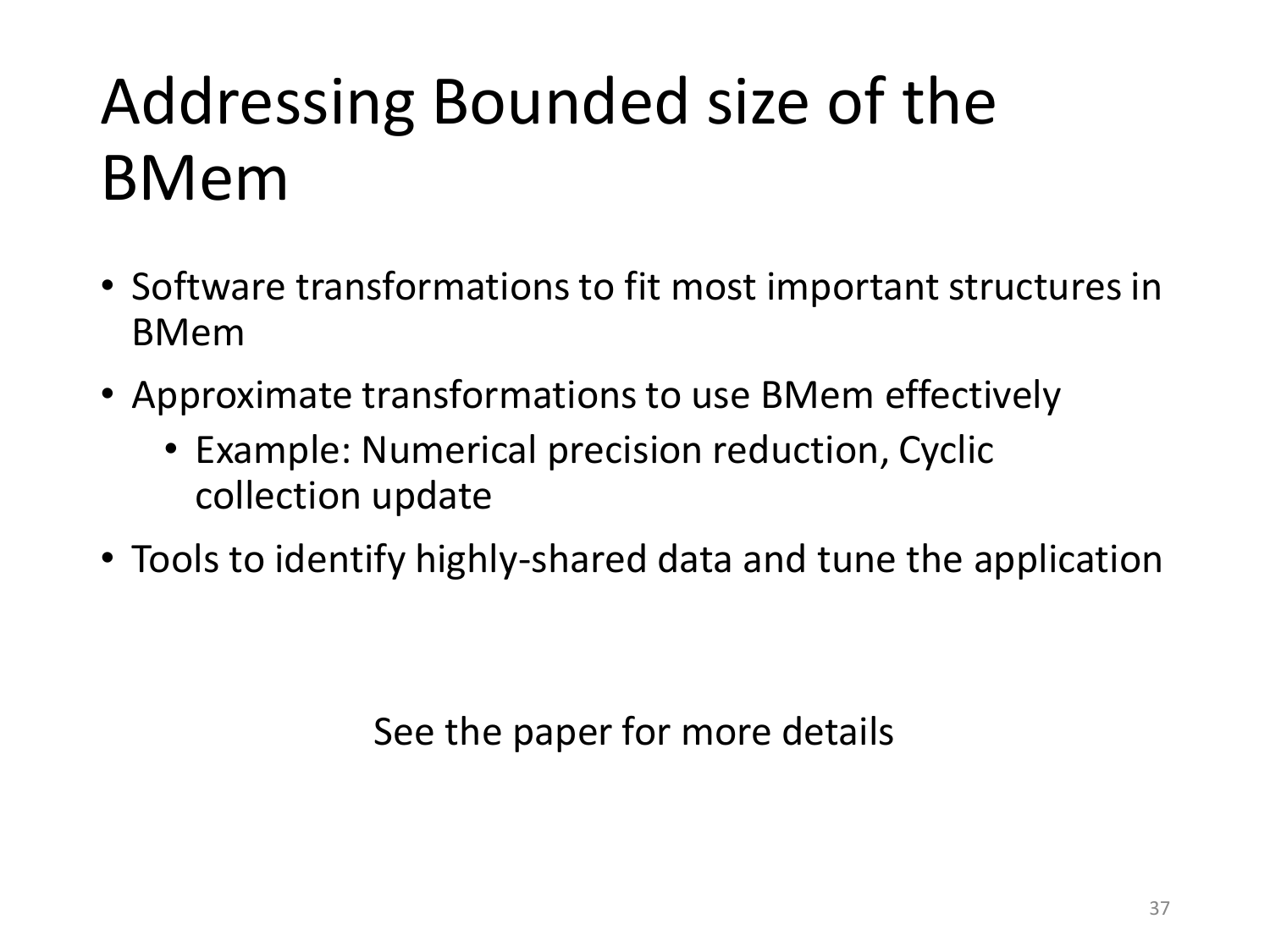### Evaluation

- Cycle-level architectural simulations using Multi2sim
	- 64 core chip
	- 32-512 KB BMem
	- 2D Mesh wired network
- Applications
	- 10 benchmarks from PARSEC and CRONO
	- Multiple domain: Scientific simulations, computer vision, and graph applications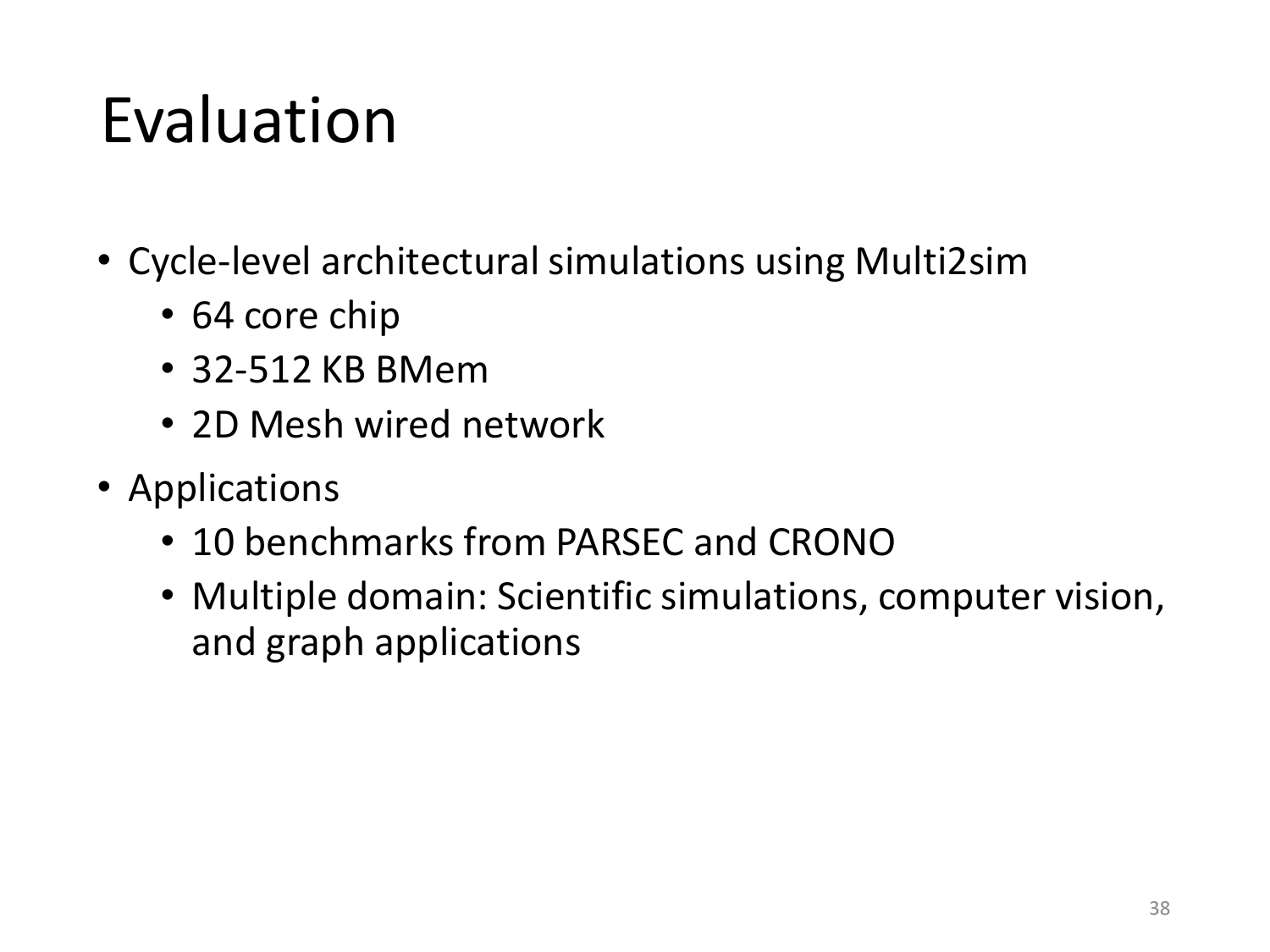#### Benchmarks: Communication Patterns

| <b>Benchmark</b> | <b>Sharing Pattern</b>  |
|------------------|-------------------------|
| Water            | <b>Broadcast</b>        |
| <b>BFS</b>       | Irregular: many-to-many |
| <b>Bodytrack</b> | One-to-many             |
| <b>SSSP</b>      | Irregular: many-to-many |
| Canneal          | Irregular               |
| CC               | Irregular: many-to-many |
| Streamcluster    | One-to-many, reduction  |
| Pagerank         | Irregular: many-to-many |
| Community        | Irregular: many-to-many |
| Volrend          | One-to-many             |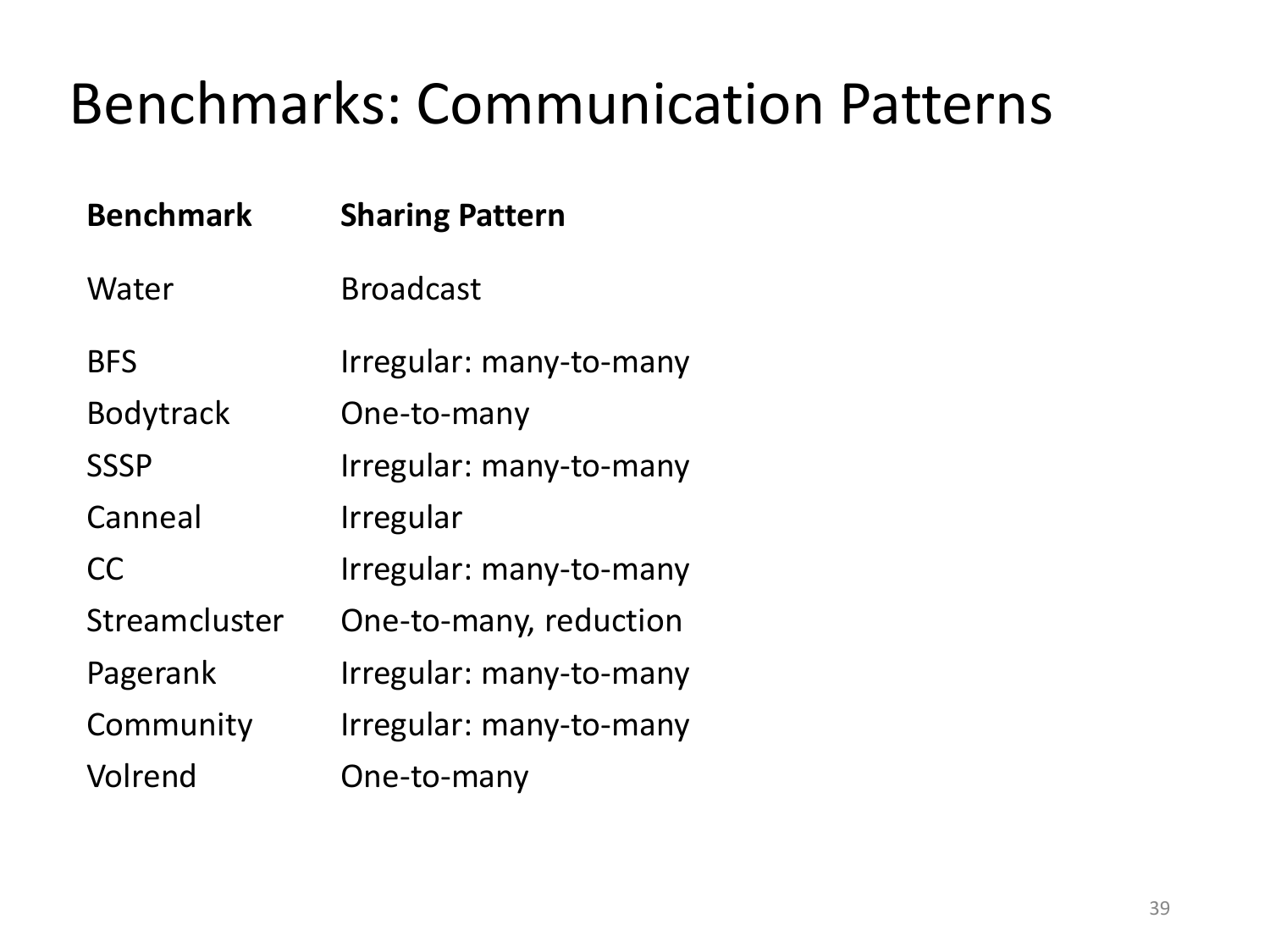### BMem for sync variables (WiSync)



1.4x speed up over conventional wired multicore (Geometric Mean)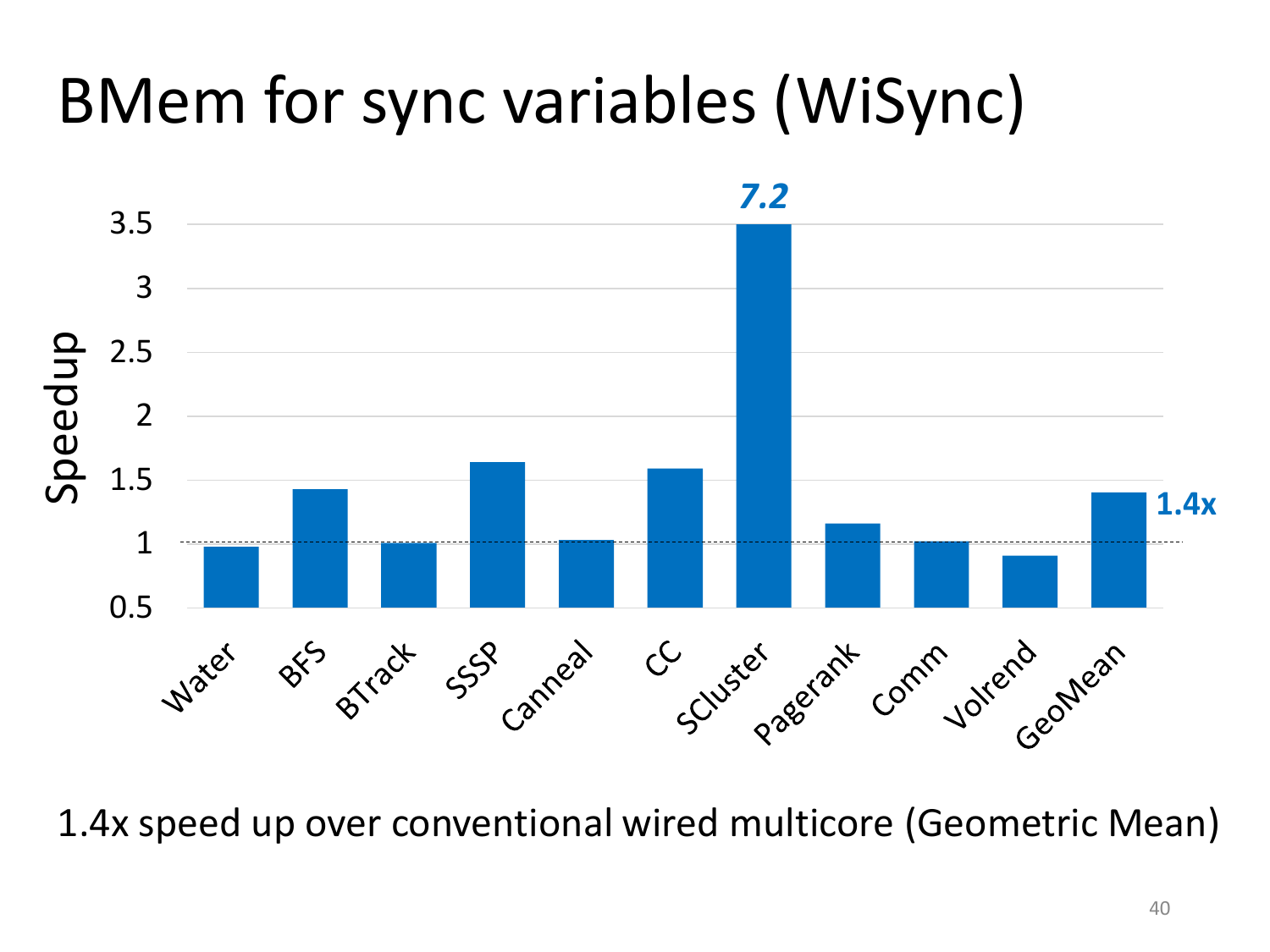### BMem for shared data



1.76x speed up (Geometric Mean)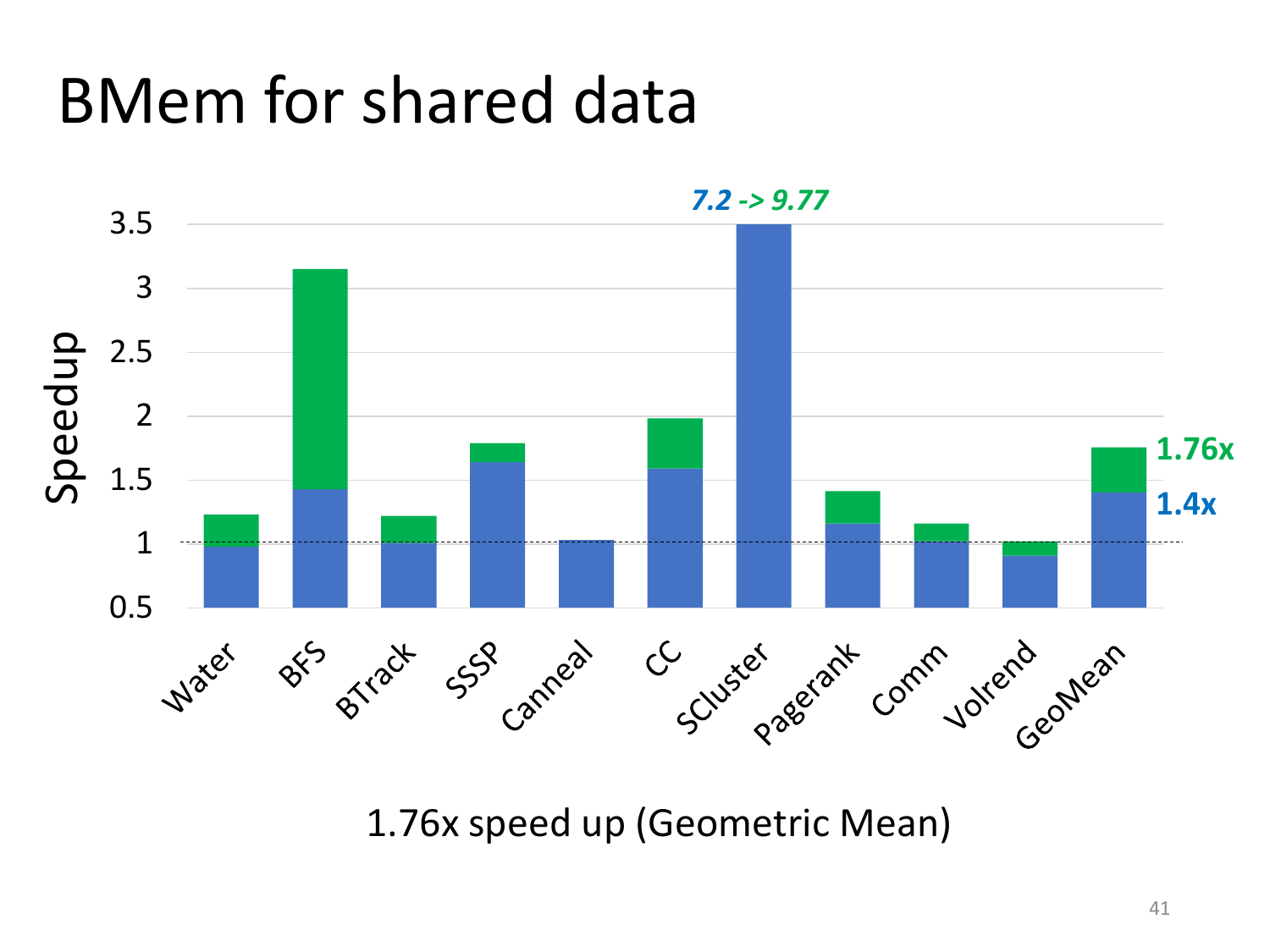#### Benchmarks: Approximation

| <b>Benchmark</b> | <b>Sharing Pattern</b>  | <b>Approximations</b>                               |
|------------------|-------------------------|-----------------------------------------------------|
| Water            | <b>Broadcast</b>        | Precision reduction and<br><b>Approximate Locks</b> |
| <b>BFS</b>       | Irregular: many-to-many | <b>Approximate Stores</b>                           |
| <b>Bodytrack</b> | One-to-many             | <b>Approximate Stores</b>                           |
| <b>SSSP</b>      | Irregular: many-to-many | <b>Approximate Stores</b>                           |
| Canneal          | Irregular               | <b>Approximate Locks</b>                            |
| <b>CC</b>        | Irregular: many-to-many | <b>Approximate Stores</b>                           |
| Streamcluster    | One-to-many, reduction  | <b>Cyclic collection updates</b>                    |
| Pagerank         | Irregular: many-to-many | Skipping negligible updates                         |
| Community        | Irregular: many-to-many | <b>Approximate Stores</b>                           |
| Volrend          | One-to-many             | <b>Approximate Stores</b>                           |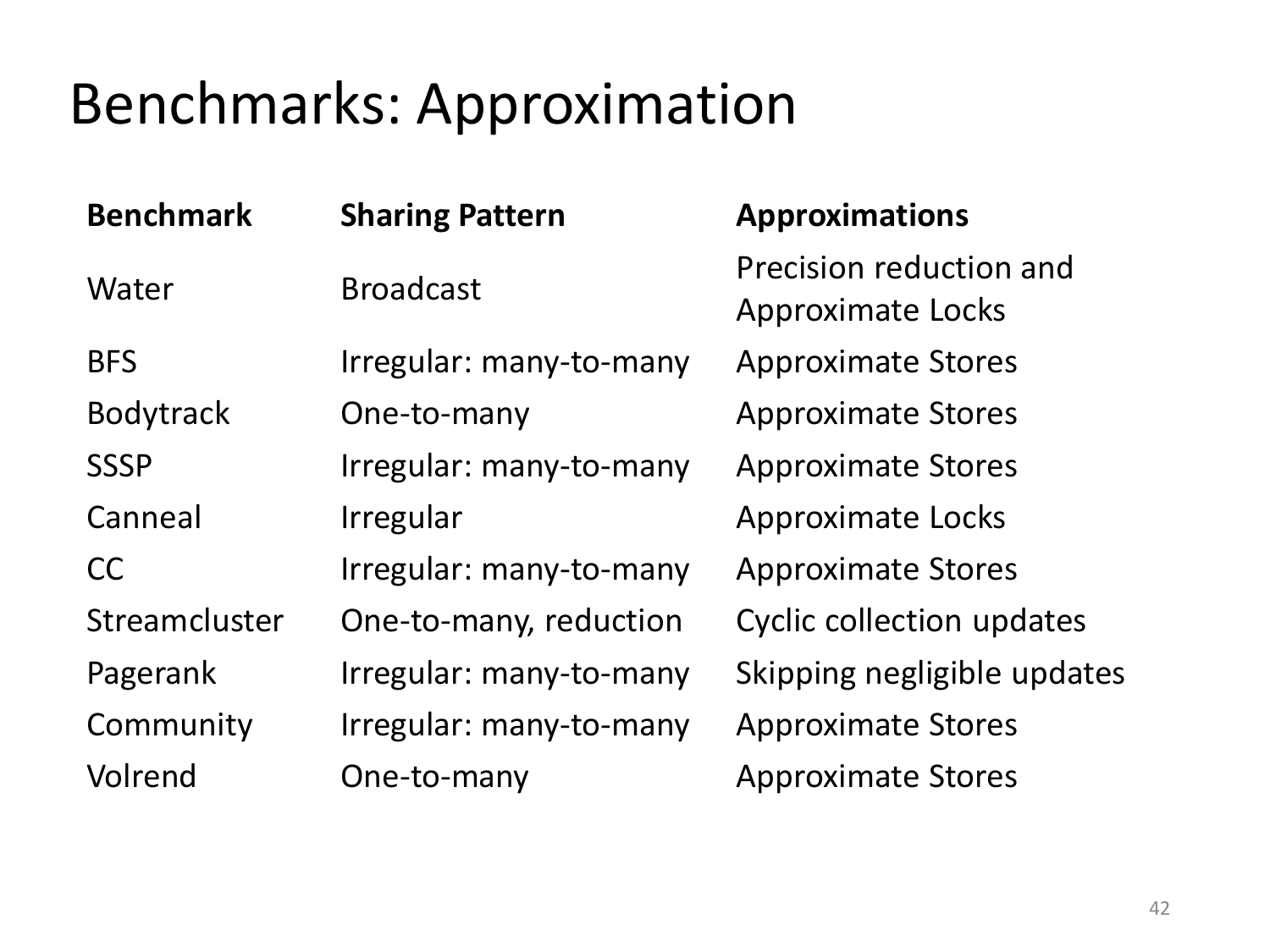### BMem for shared data + approximations



On average 1.89x speed up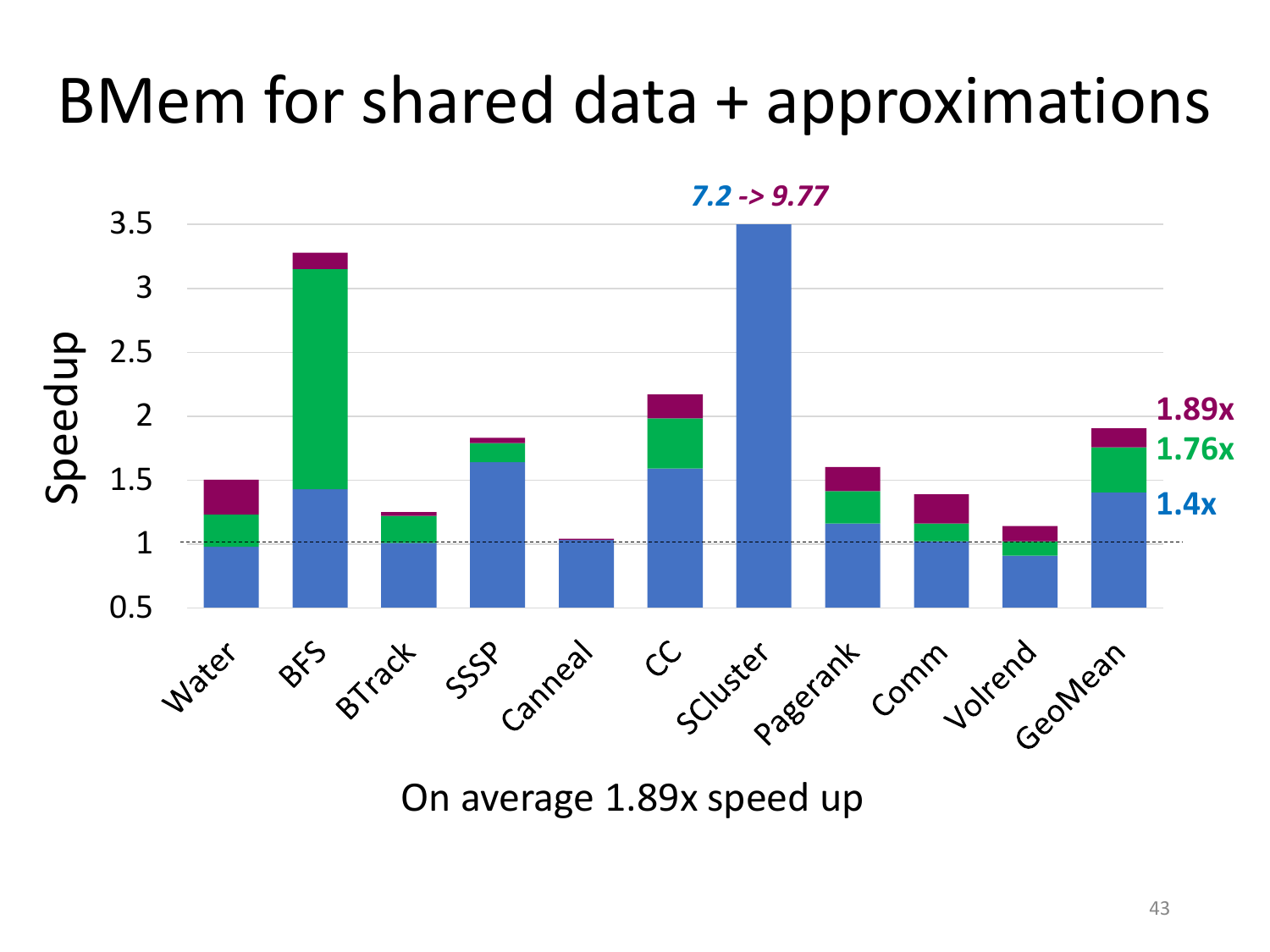#### Energy and area



- Since faster execution: 33% energy reduction
- Replica components: 9% of total energy consumed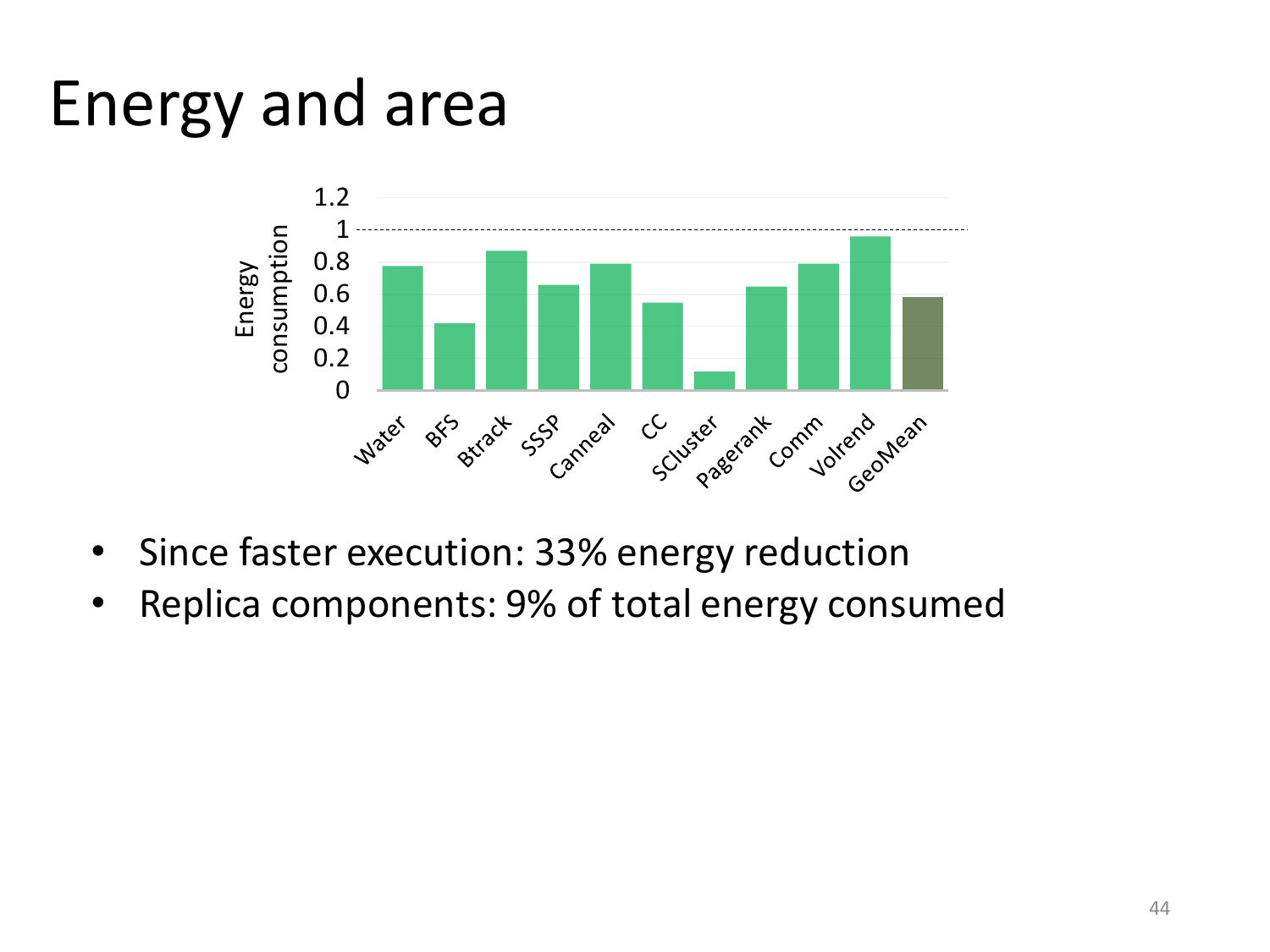#### Energy and area



- Since faster execution: 33% energy reduction
- Replica components: 9% of total energy consumed
- 15% increase in the area
	- 11% from the BMem  $+$  4% from the transceiver/antenna
	- Using the same area to increase the L2 cache has little impact on performance (1.04x speedup)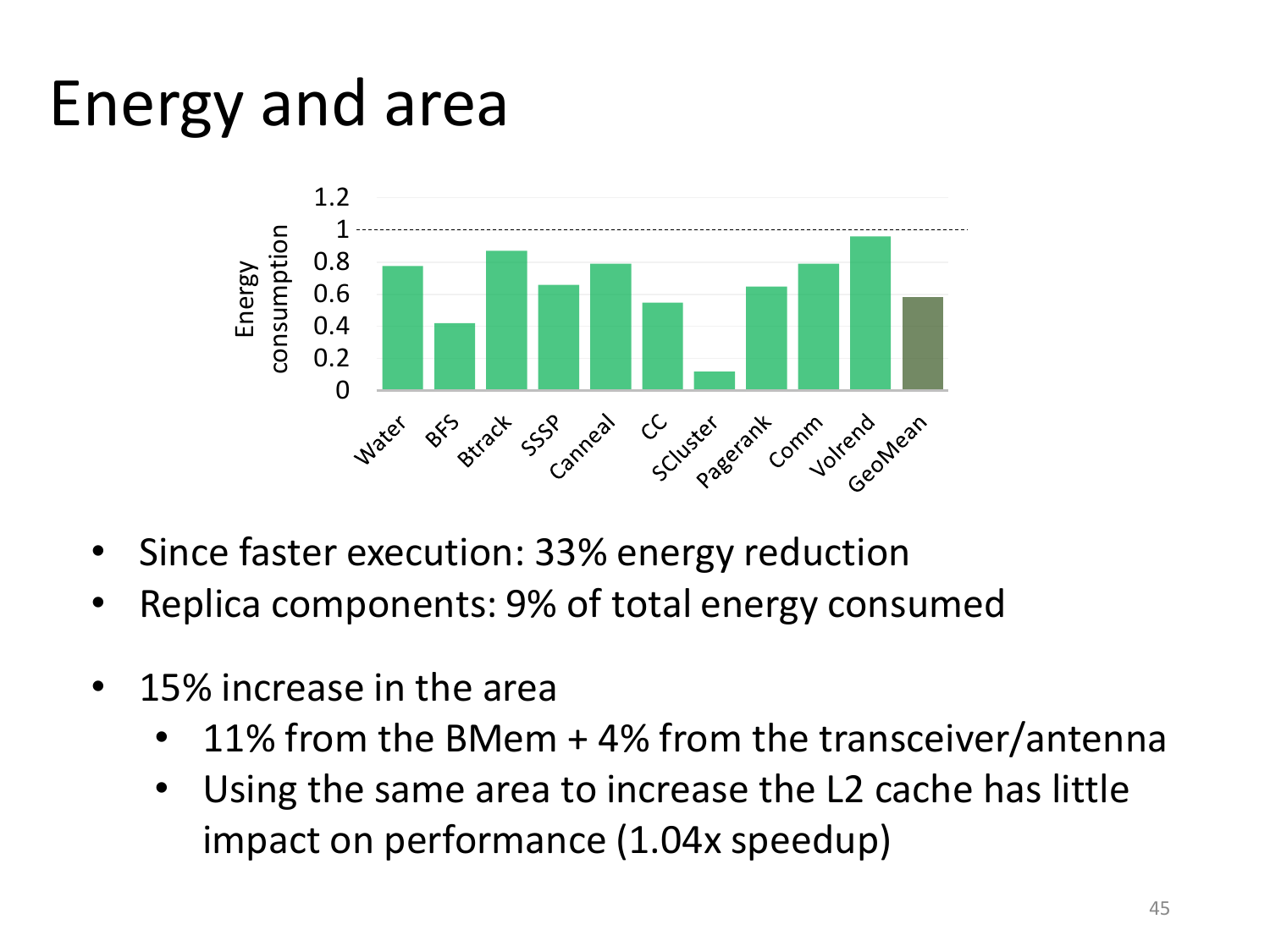### Also in the paper

- Scalability analysis
- Power evaluation
- Area consumption
- Architecture sensitivity analysis
- Effectiveness of profiler and autotuner
- Statistics on developer effort to adapt programs